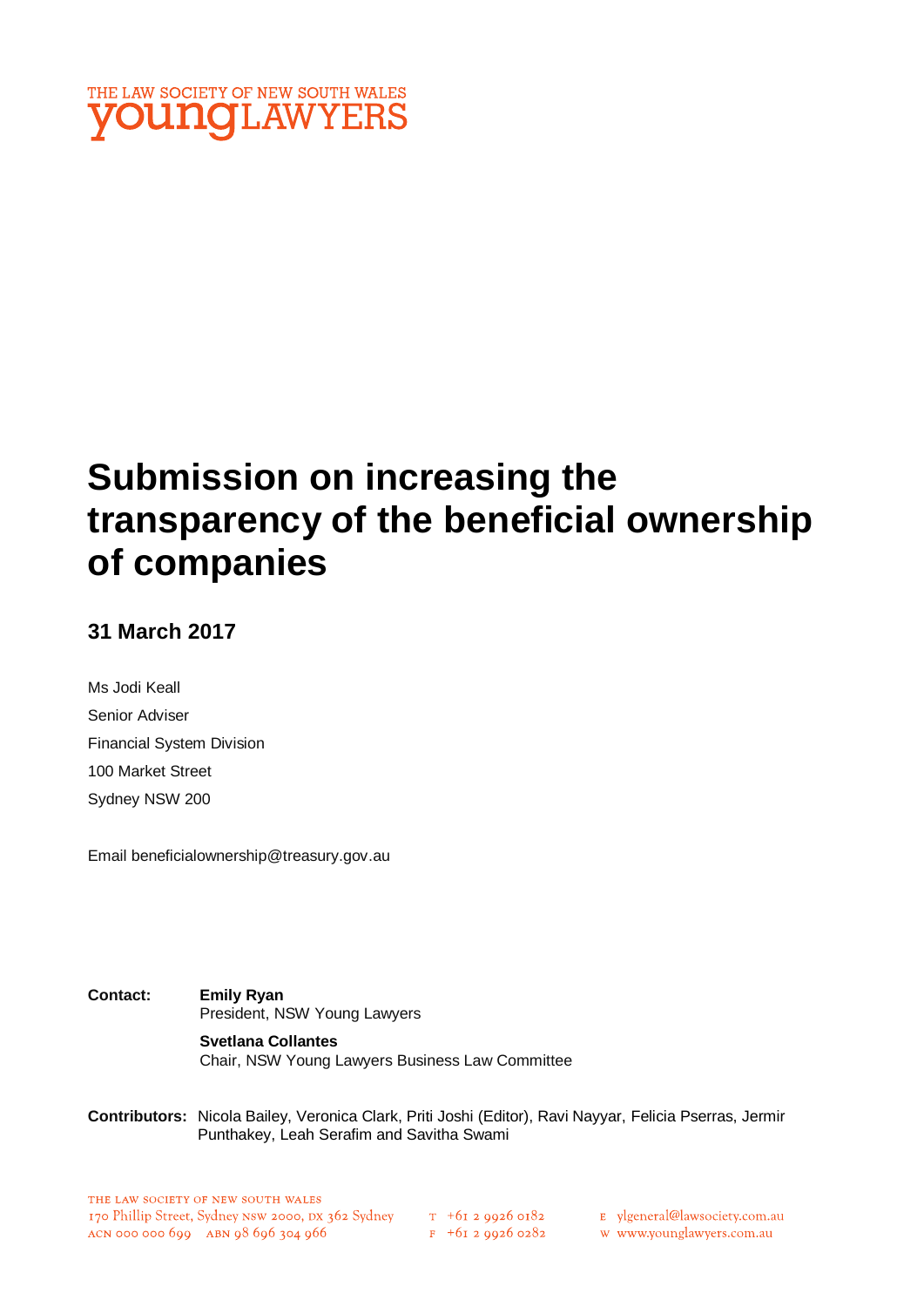The NSW Young Lawyers Business Law Committee makes the following submission in response to the Consultation Paper regarding increasing the transparency of the beneficial ownership of companies (**Consultation Paper**).

### **NSW Young Lawyers**

NSW Young Lawyers is a division of the Law Society of New South Wales. NSW Young Lawyers supports practitioners in their professional and career development in numerous ways, including by encouraging active participation in its 16 separate committees, each dedicated to particular areas of practice. Membership is automatic for all NSW lawyers (solicitors and barristers) under 36 years and/or in their first five years of practice, as well as law students. NSW Young Lawyers currently has over 15,000 members.

The New South Wales Young Lawyers Business Law Committee (**Committee**) is a forum of like-minded individuals who have joined together to improve their own knowledge of business law and foster increased understanding of this area in the profession. The Committee reviews and comments on legal developments across corporate and commercial law, banking and finance, superannuation, taxation, insolvency, competition and trade practices.

# **Summary of Recommendations**

A key objective of the Government's proposed changes to reporting measures around the beneficial ownership of companies is that the 'natural person(s)' who have ultimate ownership and control of a company be identified, in order to pinpoint, and correctly allocate responsibility for, illegal conduct.<sup>1</sup> The Consultation Paper outlines the purpose of such measures as the combating of money laundering, tax evasion, terrorism financing and other criminal activities undertaken by natural individuals under the guise of interposed legal entities, such as company or trust structures.<sup>2</sup>

The Committee has not addressed all of the questions in its response, but has responded to those questions within its knowledge and expertise.

In light of the Government's objectives, the Committee submits that:

- 1. Listed companies should be exempt from any new requirements to report on their beneficial owners because their existing disclosure obligations under the *Corporations Act 2001* (Cth) (**Corporations Act**) are sufficient to identify the beneficial owners of listed companies. Such an exemption should only apply to companies listed on exchanges with disclosure obligations that at the minimum are equivalent to those imposed by the Australian Stock Exchange (**ASX**).
- 2. Any reporting requirements imposed on non-listed companies should, to the greatest extent practicable, mirror the existing disclosure requirements imposed on listed entities.

<sup>1</sup> Australian Government, *Increasing Transparency of the Beneficial Ownership of Companies* (February 2017) <http://www.treasury.gov.au/>. p 11 2

Ibid.

New South Wales Young Lawyers Business Law Committee | Increasing the transparency of the Beneficial Ownership of Companies | March 2017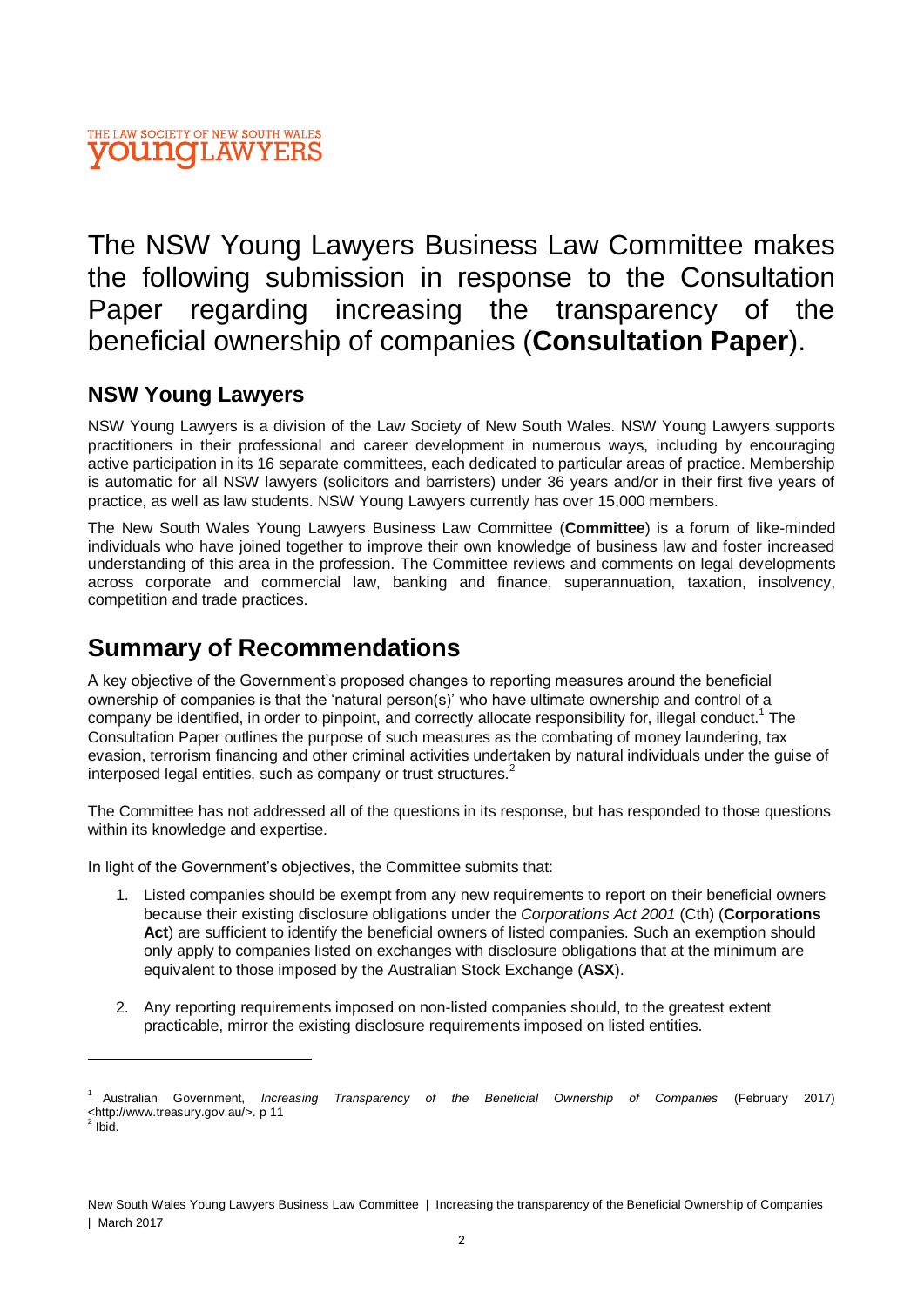- 3. The existing ownership information collected for listed companies allows for timely access to adequate and accurate information by relevant authorities, but that penalties should be imposed on beneficial owners for non-compliance.
- 4. 'Beneficial owner' should be defined in accordance with the definition adopted under the Anti Money Laundering and Counter-Terrorism Financing (**AML/CTF**) Rules.
- 5. Whatever definition of 'beneficial owner' is adopted, where appropriate the definition of 'beneficial owner' should be consistent across all Australian legislation.
- 6. A distinction needs to be made between shares that are 'beneficially held' versus an asset that is 'beneficially owned' so that companies can better understand their reporting obligations.
- 7. The obligation to report on changes to beneficial ownership of a company should be shared among the beneficial owner themselves, the registered member and the company which is directly affected by the change to beneficial ownership. Internal data sharing and matching within ASIC could be used to identify what other entities could be affected by such a change.
- 8. The test to determine ownership of a company (whether direct or indirect) should be 25% of the shares in a company, consistent with the AML/CTF Rules and the UK's approach to its register of people with significant control (**PSC**).
- 9. The percentage of ownership required for a deemed 'relevant interest' under the Corporations Act should be raised from 20% to 25% to ensure consistency across domestic legislation.
- 10. In addition to the percentage ownership test, there should be a test based on control that is exerted via means other than owning or having interests in shares which is based on the definition of 'control' under the AML/CTF Rules.
- 11. Data sharing between domestic Government agencies and regulatory bodies may assist with identifying persons exercising indirect control (such as by reviewing the Australian Transaction Reports and Analysis Centre's (**AUSTRAC**) records to determine who may be financing a company).
- 12. If an individual is required to prepare an Australian tax return, they should be responsible for disclosing their beneficial ownership information in their tax return. Where a beneficial owner cannot be identified, the relevant company should be required to make a declaration that it is not aware of any threats for tax avoidance, money laundering, terrorism financing or any other illicit purpose.
- 13. Other than an exemption for public listed companies, there should be no other exemptions to reporting on the beneficial ownership of a company.
- 14. The information relating to beneficial ownership should not be made available to a member of the general public without a proper purpose, but such information should be available to government authorities only to avoid any breaches of an individual's privacy. If such information is required by a member of the general public, they should be required to make an application to ASIC and demonstrate why such information is required.
- 15. Unless and until generic cross-border identifiers are developed, foreign bodies that are beneficial owners should also provide details of their country of registration and any local/foreign associates, the nature of their Australian holdings and details of any disciplinary action taken.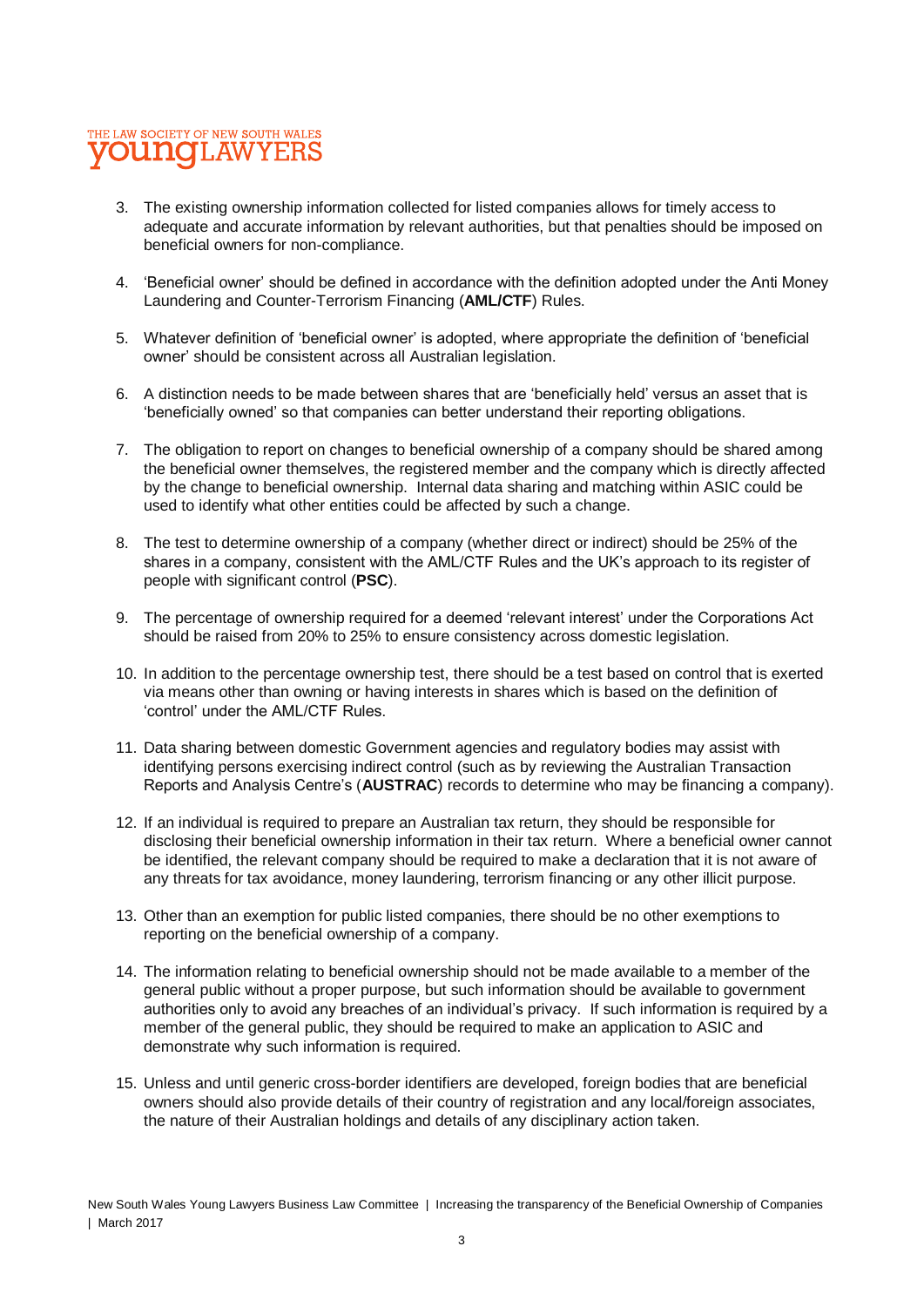- 16. Companies should be obliged to record beneficial ownership information including upon incorporation, when shares are being issued, and when shares are being transferred and should be required to review beneficial ownership information annually.
- 17. Registered members and beneficial owners should also have obligations to report on its beneficial owners on application for shares, when shares are being transferred to it, when changes to its beneficial ownership occur and if it is aware that the company's records are incorrect.
- 18. Each company should be required to keep a record of beneficial owners with their existing registers.
- 19. A central register should be established and maintained by ASIC. Benefits to a central register include ease of information sharing with domestic and international authorities. Other domestic authorities should be required to put in a request for information with ASIC if they require access to beneficial ownership information.
- 20. ASIC should update its Form 201 and 484 to facilitate the disclosure of information relating to beneficial owners.
- 21. ASIC should communicate reporting requirements in plain English so that beneficial owners, registered members and companies alike are aware of, and able to comply with, their reporting obligations.
- 22. Only the relevant company (and not the beneficial owner or registered member) should be required to supply information of the beneficial ownership to the operator of the central register (which we have suggested to be ASIC).
- 23. Where a registered member's beneficial interest changes, that member should be required to provide details of any change to the company within seven days of the change occurring. Once that information has been supplied to the company, the company should have 28 days within which to notify ASIC of the change.
- 24. An annual review and confirmation should be included in ASIC's annual statement to prompt companies to review their existing records and may increase the rate of compliance.
- 25. A Holder Identification Number (**HIN**) should be issued to each legal owner and each beneficial owner when their interest in a company is first notified to ASIC to record their beneficial ownership details. The use of a HIN will prevent duplication of data and reduce the burden of compliance under any reporting regime.
- 26. One domestic authority should be selected as the central organisation that companies are required to disclose information to. ASIC should be that domestic authority and other domestic authorities should be required to put in a request for information with ASIC if they require beneficial ownership information.
- 27. Beneficial ownership information should be automatically exchanged with international authorities.
- 28. Civil penalties should apply to companies for failure to comply with reporting obligations. Criminal penalties should apply to registered members and beneficial owners for failure to comply where it can be proven that the person in question deliberately concealed the beneficial ownership information.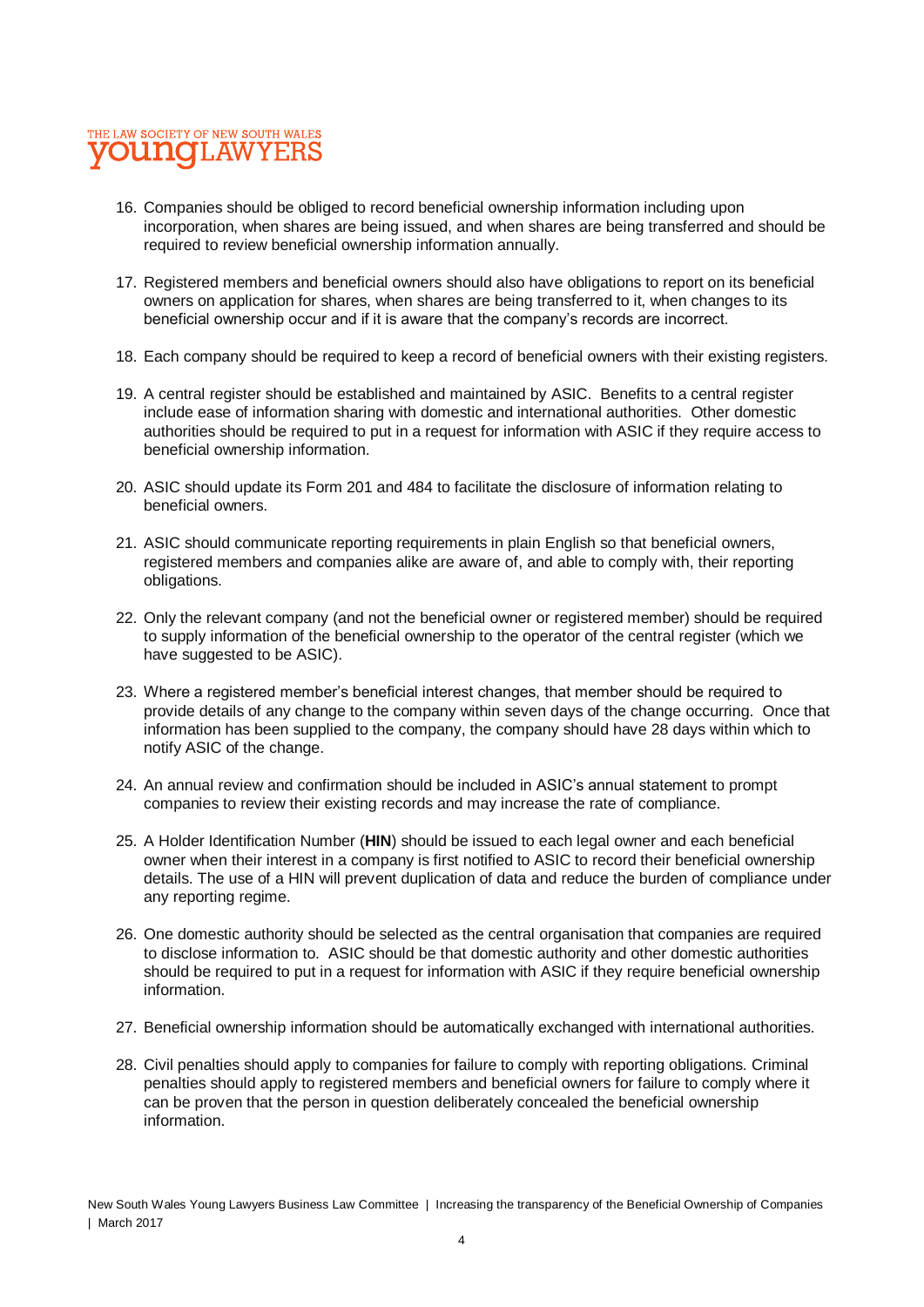- 29. Companies should be given one year from commencement of the legislation to report on their beneficial owners and confirm compliance.
- 30. Access to beneficial ownership information in a centralised location is likely to significantly reduce compliance costs for entities required to report under the AML/CTF legislation.
- 31. The current substantial holding disclosure provisions are sufficient to identify associates who might have the influence or control over the affairs of a company.
- 32. The current tracing notice obligations are sufficient to achieve the aim of providing timely access to adequate and accurate information.
- 33. ASIC should not have the ability to make an order imposing restrictions on shares subject to a tracing notice.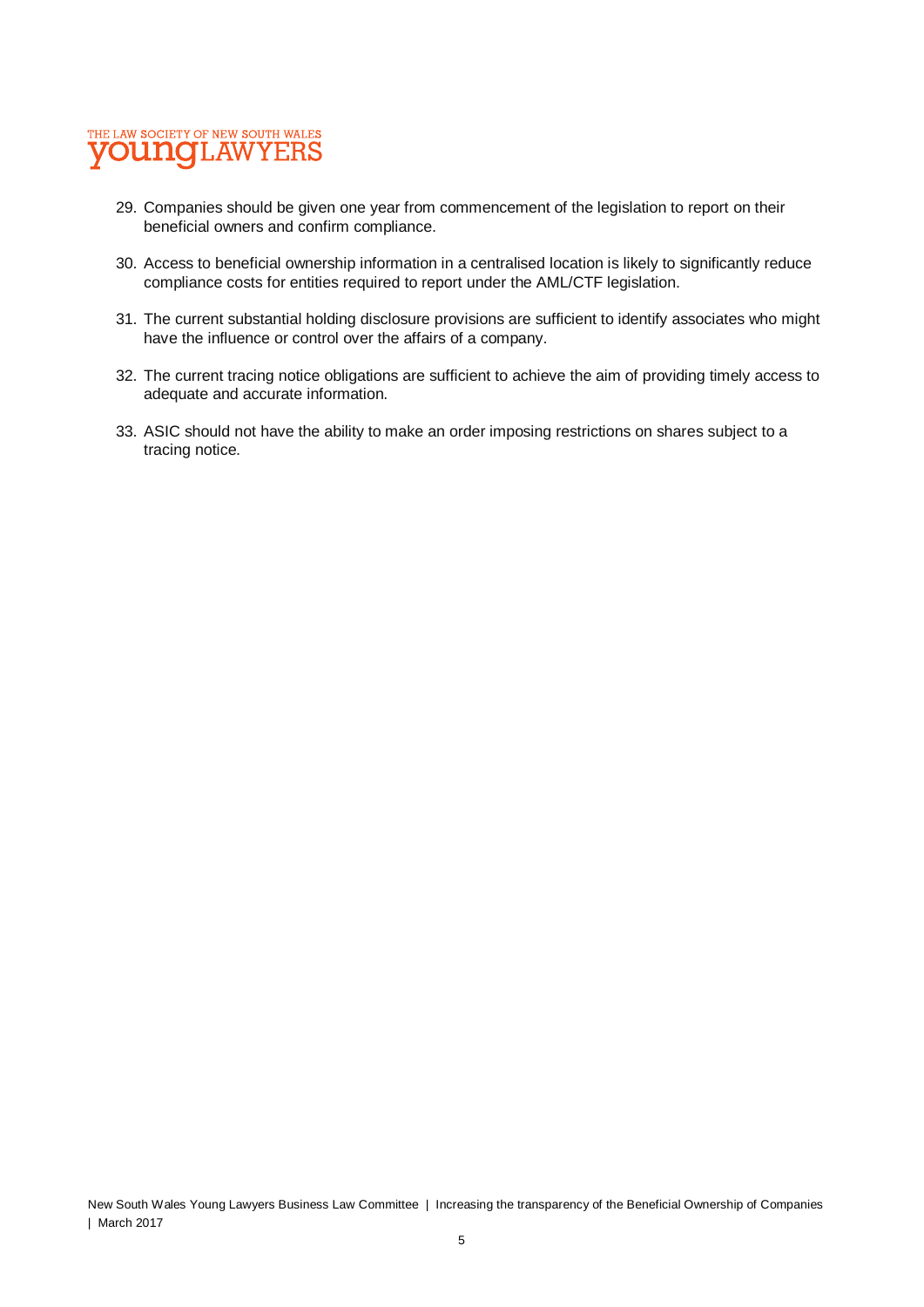# **Increasing the transparency of beneficial ownership of Australian companies**

### **Which companies are in scope?**

#### **1. Should listed companies be exempt from any new requirements to report on its beneficial owners in light of existing obligations on such companies?**

Yes. The Committee submits that listed companies should be exempt from any new requirements imposed on companies to report on their beneficial ownership, because:

- 1. listed companies are already subject to disclosure obligations; and
- 2. imposing further obligations may create an administrative burden on listed companies given their size and high volume of transactions.

Under the Corporations Act, listed companies are already subject to disclosure obligations.

ASIC, a listed company or a responsible entity of listed managed investment scheme may issue a notice (**Tracing Notice**) requiring a member to disclose details of their own relevant interest in the shares, as well as each other person's interest within two business days.<sup>3</sup> The obligation to report on a 'relevant interest' is broad and includes legal title as well as the ability to exercise direct and indirect control.<sup>4</sup> It does not matter whether the above power is express, implied, formal, informal, exercisable alone or jointly, or that it cannot be related to a particular security.<sup>5</sup> The purpose of this section is to look to substance, rather than the form of the power/control to ensure that the regulatory scheme is not circumvented.<sup>6</sup> It is evident that 'relevant interest' is defined broadly under the Corporations Act, and that a person might be required to disclose extensive ownership information where it receives a Tracing Notice.

In addition to the requirement to respond to a Tracing Notice, a person must also offer up certain information to a listed company and the relevant market operator within two business days if there is a prescribed movement in their substantial shareholding or they make a takeover bid.<sup>7</sup>

Companies listed on the ASX are also required to include in their annual report information about the substantial holdings of the company as disclosed to the company by its shareholders ${}^{8}$  and must immediately

<sup>3</sup> *Corporations Act 2001* (Cth). s672B(2)

 $4$  Ibid. s608

<sup>5</sup> *Corporations Act 2001* (Cth).

<sup>6</sup> ASIC, *Regulatory Guide 5 Relevant interests and substantial holding notices* (November 2013). RG 5.27

<sup>7</sup> *Corporations Act 2001* (Cth). s 671B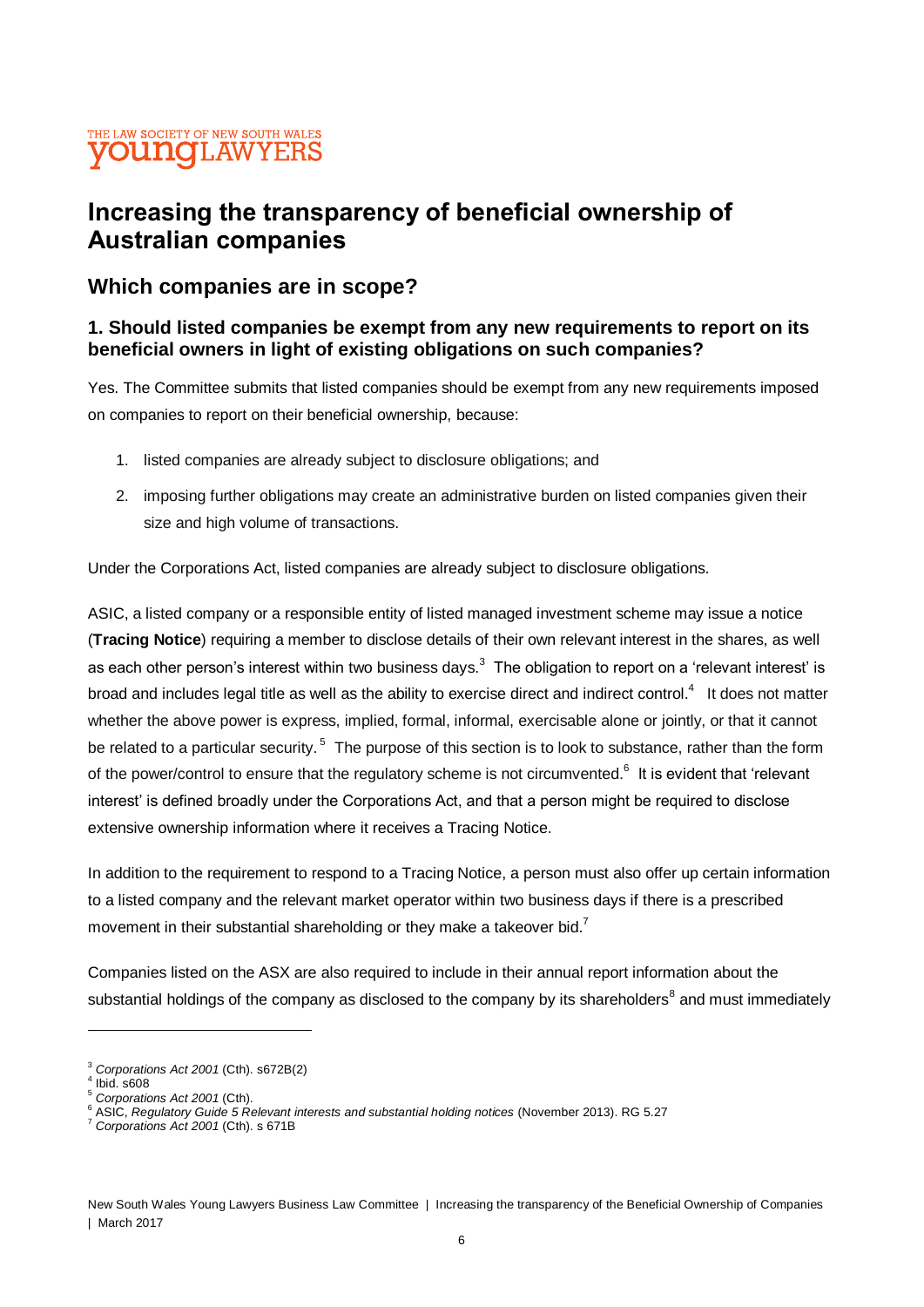provide to the ASX a document it receives about a substantial holding of securities under Part 6C.2 of the Corporations Act that reveals materially different information than any current information it has received about that substantial shareholding.<sup>9</sup>

Given that certain shareholders of listed companies and the listed companies themselves have disclosure obligations under Chapter 6C of the Corporations Act, the Committee is of the view that there is no need for any additional obligations to be imposed on them under any new laws to report on beneficial ownership.

The Corporations Act has imposes varying obligations on public listed companies, public companies and proprietary companies, and accordingly treating public listed companies differently by exempting them from the new reporting requirement would not be novel. A public listed company which receives information subject to a Tracing Notice must establish a register of information about relevant interests which have been disclosed.<sup>10</sup> This obligation can be contrasted with the obligation on all companies (other than listed companies) who must record in their register of members whether the shares on issue are held beneficially or not.<sup>11</sup> Imposing a similar obligation on listed companies may cause an administrative burden given the volume of share purchase and sale transactions for a listed company on any given day. Proprietary companies on the other hand must also notify ASIC when there are any subsequent changes to the top 20 members of the company (including any changes to whether the shares are beneficially held).<sup>12</sup> This obligation is more feasible for a proprietary company because it must have no more than 50 members at any given time<sup>13</sup> and their shares are not freely and frequently traded on an exchange.

The Committee's view that public companies should be exempted from any new reporting requirements is consistent with the approach taken in the United Kingdom (**UK**). In the UK, companies are required to keep a register of people with significant control (PSC) over the company.<sup>14</sup> There is an exemption for listed companies trading on 'regulated markets' from reporting on their beneficial owners because they are already subject to disclosure requirements<sup>15</sup>. The Committee is of the view that the same approach should be adopted in Australia.

 $12$  Ibid. ss 178A and 178B

<sup>8</sup> Australian Securities Exchange, *Listing Rules* (as at March 2017). Rule 4.10.4

<sup>9</sup> Ibid. Rule 3.17.2 <sup>10</sup> *Corporations Act 2001* (Cth). s 672DA

 $11$  Ibid. s169(54)

 $13$  Ibid. s 113

<sup>14</sup> *Small Business, Enterprise and Employment Act 2015* (UK). s 81

<sup>15</sup> *Companies Act 2006* (UK). s790B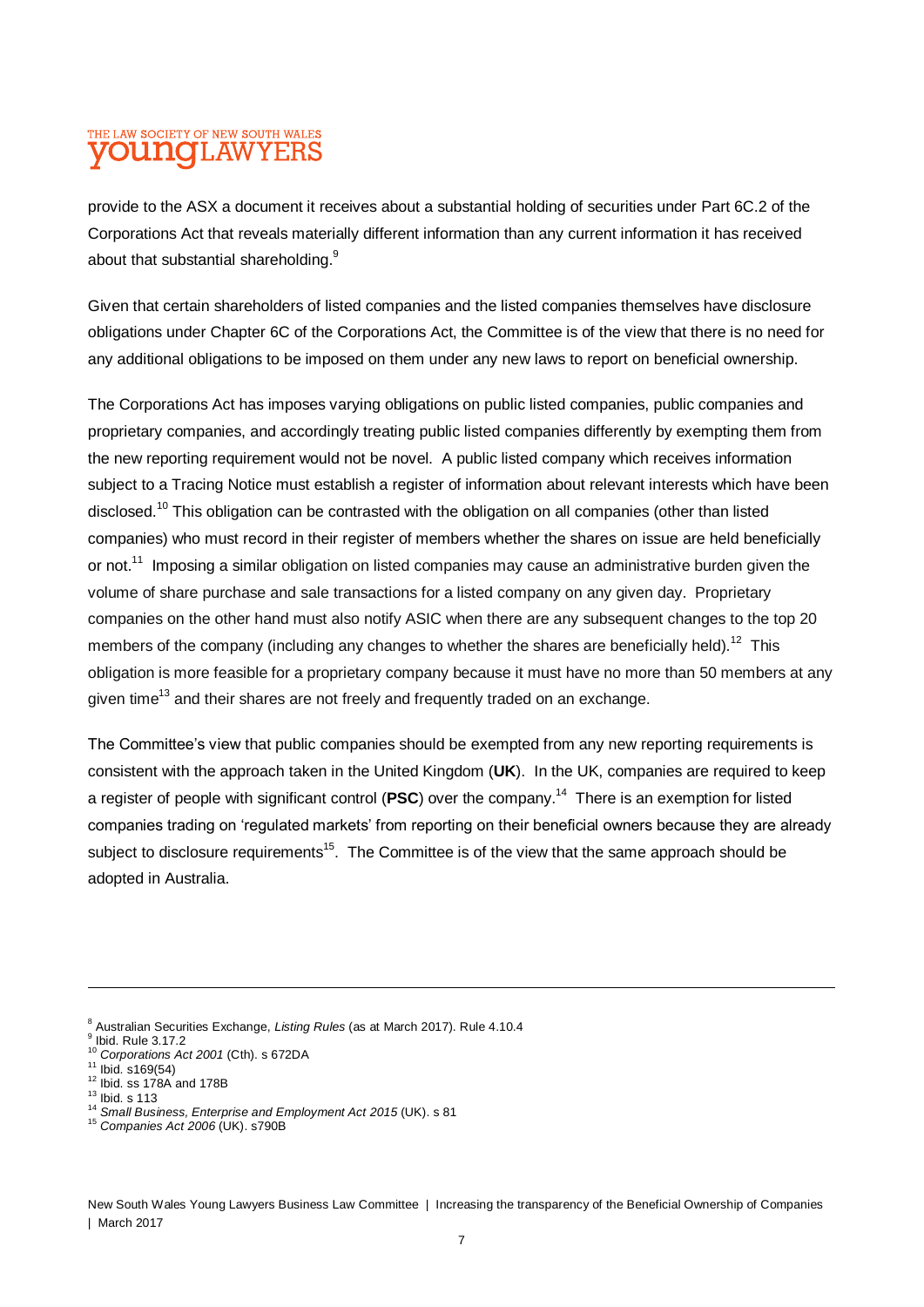Given that one of the primary aims of the proposed reforms is to provide consistency and transparency across Australia's corporate holdings,<sup>16</sup> the Committee submits that any reporting requirements imposed on non-listed companies should, to the greatest extent practicable, mirror the existing disclosure requirements imposed on listed entities. These issues are discussed in further detail below.

#### **If so, should an exemption apply to companies listed on all exchanges or only to specific exchanges?**

If an exemption to report on beneficial ownership is introduced for listed companies in Australia, the Committee submits that listed companies should only be exempt where the exchange on which the company is listed has disclosure obligations which at the minimum are equivalent to those imposed by the ASX, being Australia's primary securities exchange. As evident from the discussion above, listed companies are required to provide the ASX with information in a timely manner pursuant to the ASX Listing Rules.

#### **2. Does the existing ownership information collected for listed companies allow for timely access to adequate and accurate information by relevant authorities?**

Whilst there is room for improvement, the existing ownership information collected for listed companies allows for timely access to adequate and accurate information by relevant authorities.

The nature of information required to be provided under the Corporations Act, for instance, in response to Tracing Notices or changes to substantial holdings as discussed at Question 1 is satisfactory to disclose relevant details of direct and indirect ownership and control of a person in a company, including the interest of any 'associate' as defined in the Corporations Act.

The requirement for a person to respond to a Tracing Notice and for the substantial holder to disclose its interest to the company within two business days<sup>17</sup> ensures currency of information, provided sufficient administrative systems are in place to record and update the information.

However, authorities are dependent on either the cooperation and record-keeping of the person with the relevant interest, the listed company itself, or the tracing powers of ASIC to obtain some information. This may create a barrier to the timely access to information by relevant authorities. In particular, where an individual is using a company structure to avoid tax or for some other illicit purpose, they are unlikely to selfreport their beneficial ownership (or any changes to it) to the company in question, or to any regulator such

<sup>16</sup> Australian Government, *Increasing Transparency of the Beneficial Ownership of Companies* (February 2017)

<sup>&</sup>lt;http://www.treasury.gov.au/>.

<sup>17</sup> *Corporations Act 2001* (Cth). s 671B

New South Wales Young Lawyers Business Law Committee | Increasing the transparency of the Beneficial Ownership of Companies | March 2017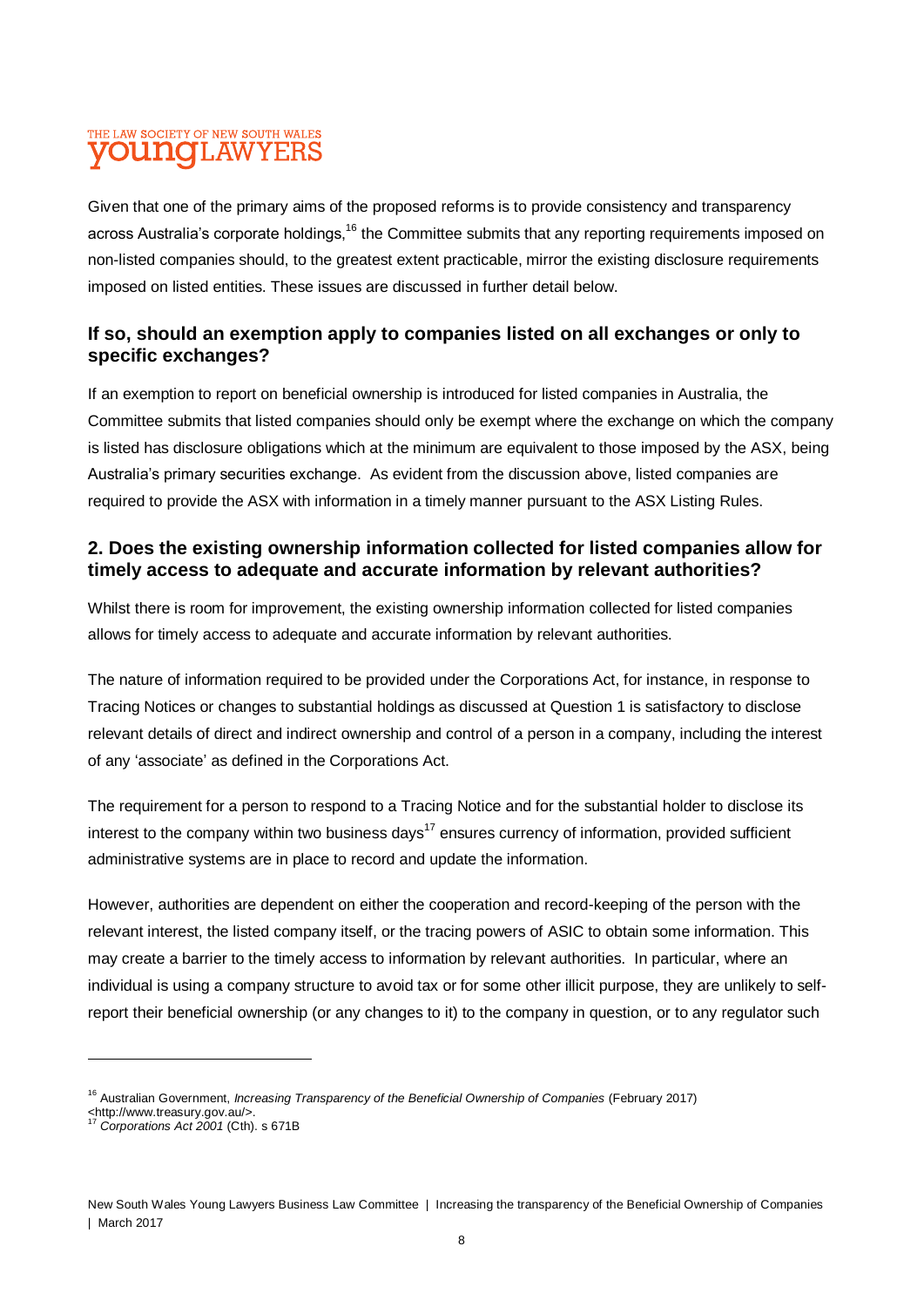as ASIC. Accordingly, the Committee submits that criminal penalties should be imposed on a beneficial owner for deliberate non-compliance, which will be discussed in further detail below.

# **What beneficial ownership information should be captured?**

### **Identifying the natural persons who have a controlling ownership interest in a company**

### **3. How should a beneficial owner who has a controlling interest in a company be defined?**

The Committee submits that 'beneficial owner' should be defined in accordance with the definition adopted under Rule 1.2.1 of the Anti Money Laundering and Counter-Terrorism Financing Rules<sup>18</sup> (AML/CTF Rules). Under the AML/CTF Rules, reporting entities are obligated to collect and verify information about those who beneficially own (meaning own 25% or more of a person directly or indirectly) or control (whether directly or indirectly including by trusts, agreements, arrangements, understandings and practices) its customers.<sup>19</sup> 'The definition of 'beneficial owner' adopted under the AML/CTF Rules is consistent with the definition proposed by the Financial Action Task Force (**FATF**), <sup>20</sup> as it includes control exercised pursuant to agreements and arrangements.

The definition of 'beneficial owner' under the AML/CTF Rules also correlates with the current definition of 'relevant interest' under the Corporations Act, as it includes:<sup>21</sup>

- 1. the concept of indirect and direct share ownership; and
- 2. in its definition of control, control through the capacity to determine decisions about financial and operating policies.

Accordingly, the definition under the AML/CTF Rules should be adopted to ensure consistency in the definition of 'beneficial owner' domestically.

Whatever definition of 'beneficial ownership' is adopted, the Committee submits that where appropriate the definition of 'beneficial ownership' be made consistent across Australian legislation. For example, under income tax legislation, the concept of 'beneficial ownership' is relevant when deciding whether the 'primary'

<sup>18</sup> *Anti Money Laundering and Counter-Terrorism Financing Rules 2007 No. 1*. made under s 229 of the *Anti-Money Laundering and Counter-Terrorism Financing Act 2006* (Cth)

 $19$  Ibid. Part 4.12 and Rule 1.2.1

<sup>20</sup> Australian Government, *Increasing Transparency of the Beneficial Ownership of Companies* (February 2017)  $\leq$ http://www.treasury.gov.au/>. p 2

<sup>21</sup> *Corporations Act 2001* (Cth). s608(3)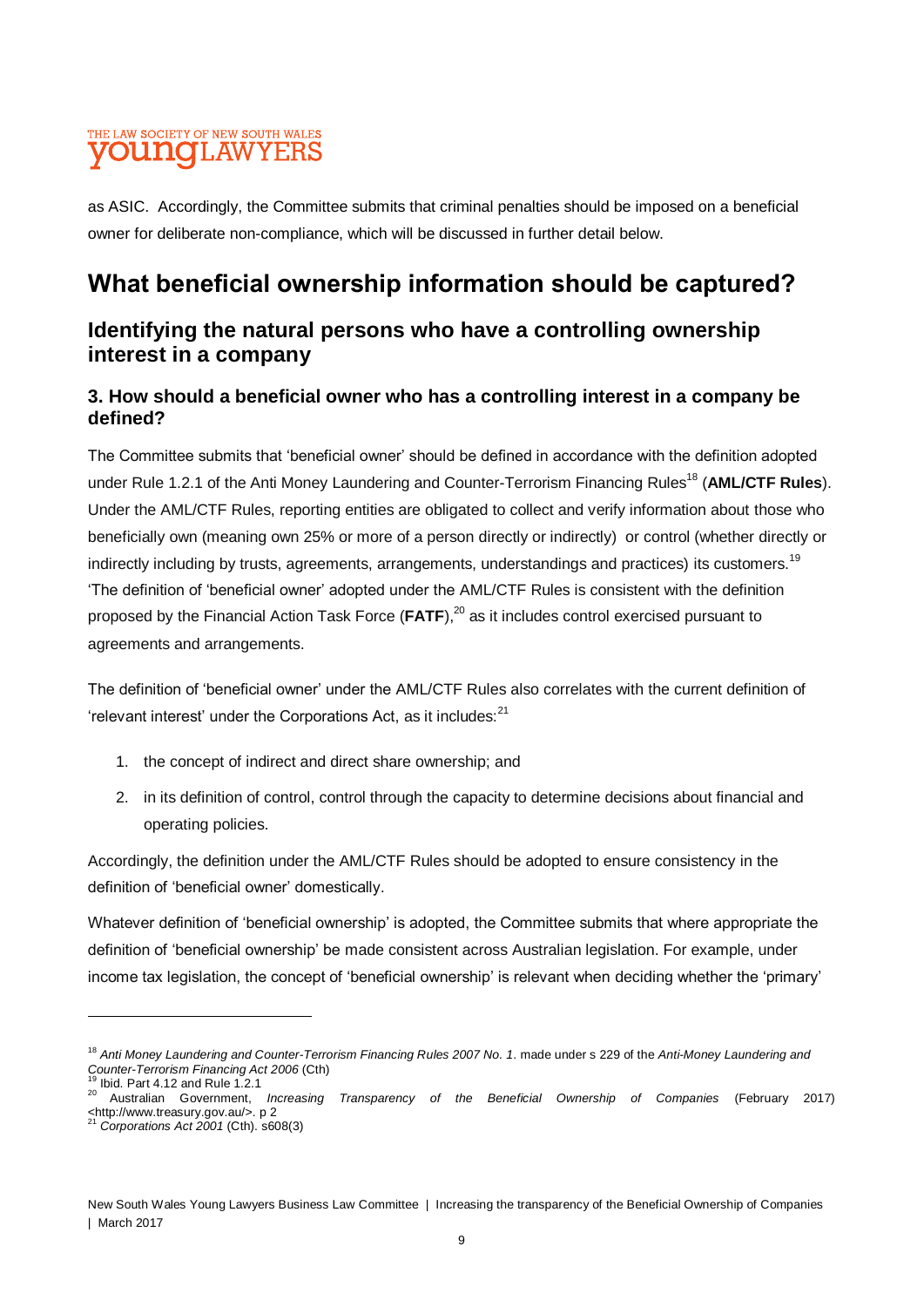or 'alternative' test should apply when determining whether there has been a continuity of ownership permitting a company to carry forward its tax losses.<sup>22</sup> Beneficial ownership is not defined under the tax law, and is given its common law meaning.<sup>23</sup> Under the common law, 'beneficial ownership' means 'ownership for one's own benefit, not for the benefit of others', <sup>24</sup> and is to be distinguished from legal ownership, like the legal ownership of shares according to the register of its members.<sup>25</sup> If the definition of 'beneficial owner' as defined under the AML/CTF Rules is adopted in relation to a company's obligations to report on its underlying owners, then there will be varying definitions of 'beneficial owner' under the law, which may create confusion about an individual or company's reporting obligations.

The legislature should also clarify whether a distinction needs to be made between shares that are 'beneficially held' versus an asset that is 'beneficially owned'. There is commentary to suggest that the latter has a wider meaning that the former. <sup>26</sup> It is important for this issue to be clarified because as discussed earlier, the Corporations Act also prescribes reporting obligations in relation to shares that are 'beneficially held'. For example, a company (other than a listed company) must record in their share registers whether the shares are held beneficially or not.<sup>27</sup> In addition, a proprietary company needs to notify ASIC when there is a change to whether a top 20 member's shares are held beneficially.<sup>28</sup> A company must be made aware of its obligations under the Corporations Act, and the nuances between the definitions of 'beneficially held' and 'beneficially owned' so that it is able to comply with its reporting obligations.

#### **4. In light of these examples given by the FATF, the tests adopted by the UK and the tests applied under the AML/CTF framework and the Corporations Act, what tests or threshold do you think Australia should adopt to determine which beneficial owners have controlling ownership interest in a company such that information needs to be collected to meet the Government's objective?**

#### **a. Should there be a test based on ownership of, or otherwise having (together with any associates) a 'relevant interest' in a certain percentage of shares? What percentage would be appropriate?**

As discussed at Question 3, the Committee submits that Australia should adopt the definition of 'beneficial owner' under the AML/CTF Rules. Accordingly, the relevant threshold of ownership should be 25% (whether held directly or indirectly) held by a person together with their associates as defined under the Corporations Act. This percentage is consistent with the threshold of ownership applied in the UK with respect to their

l

<sup>22</sup> *Income Tax Assessment Act 1997* (Cth). s 165-150; CCH, *Australian Federal Income Tax Reporter (ITAA 1997)*. (at 181-520)  $^{23}$  lbid.

<sup>24</sup> Ibid. Citing *Ayerst (HMIT) v C&K (Construction) Ltd* (1976) AC 167*.*

<sup>25</sup> Ibid. Citing *Avon Downs Pty Ltd v FCT* and *Patcorp Investments Pty Ltd v FCT*.

 $26$  Ibid.

<sup>27</sup> *Corporations Act 2001* (Cth). s 169(5A)

 $^{28}$  Ibid. s178A(1)(b)(viii)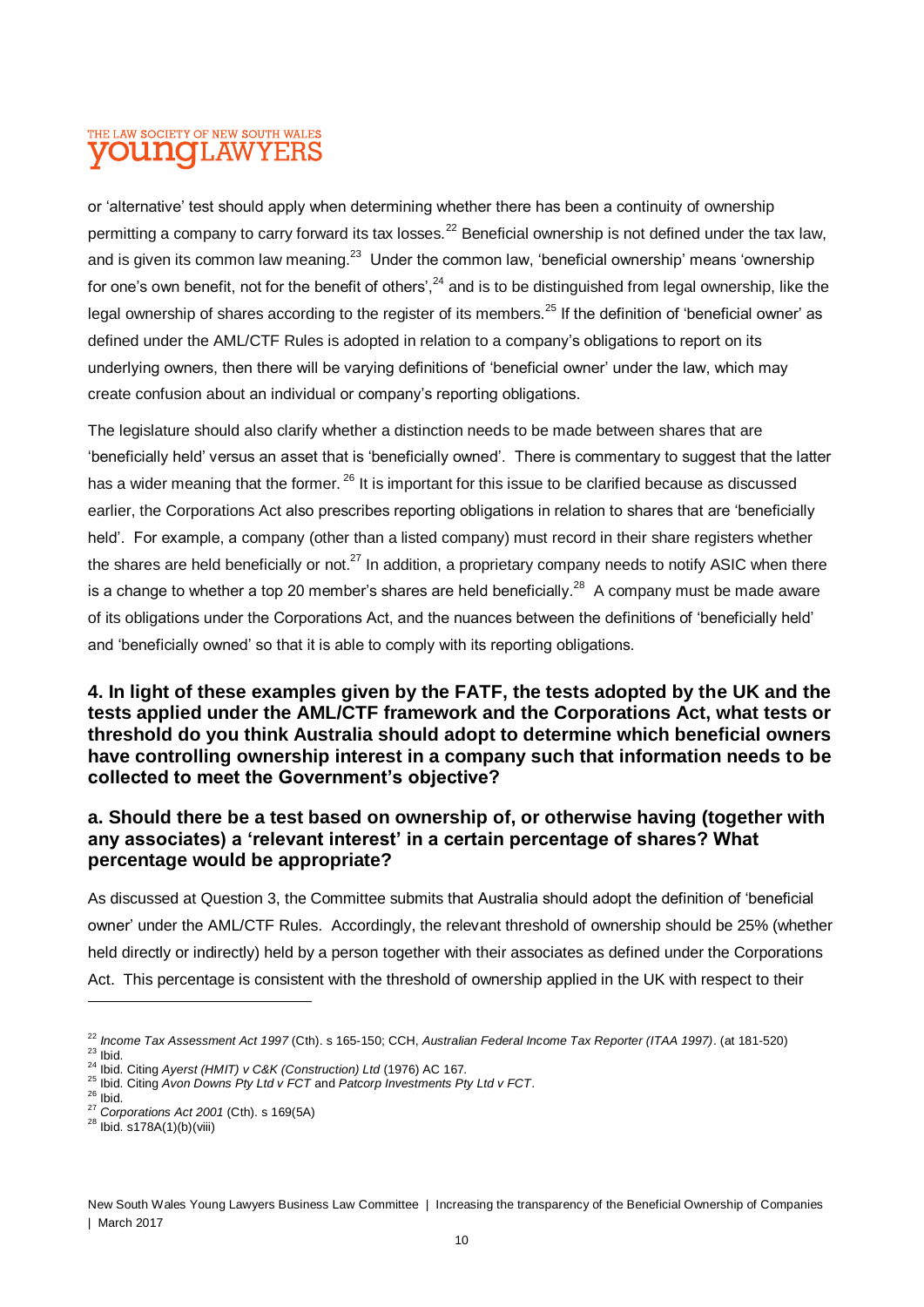definition of PSC.<sup>29</sup> Given the ability for cross-border investment to occur, the Committee's view is that a globally consistent definition would make it easier for beneficial owners to report their interests in companies to authorities across a variety of jurisdictions if the reporting requirements are the same. In addition, if the information is shared by central authorities across jurisdictions (which is further discussed below), then each central authority will be able to rely on the information supplied by other authorities as the standard of information supplied will be the same.

As discussed at Question 1, the Corporations Act already has a concept of 'relevant interest' which defines the scope of a person's disclosure obligations, in particular pertaining to takeovers and substantial holding disclosures.<sup>30</sup> A person may be deemed to have the same relevant interest in any securities that certain companies or managed investment schemes hold, where that person has 20% of the voting power in that company or managed investment scheme. The Committee recommends that the threshold under the Corporations Act for a deemed 'relevant interest' should be amended to 25% to ensure consistency across domestic legislation, which will better assist with compliance under any reporting regime implemented for beneficial owners.

Care should be taken in balancing policy objectives of fighting money laundering, terrorism financing, tax fraud and other illicit activities against the piercing of the corporate veil and undermining of a fundamental tenant of corporations law which is the separation of the identity of the owners and the company's legal identity.<sup>31</sup>

#### **b. Alternative to the percentage ownership test, or in addition to, should there be tests based on control that is exerted via means other than owning or having interests in shares, or by a position held in the company? If so, how would those types of control be defined?**

As noted at Question 3, the Committee submits that the definition of 'beneficial owner' under any new reporting requirements should be the same as the definition adopted in the AML/CTF Rules. This definition does not just encompass direct and indirect share ownership, but also includes an individual who has a 'controlling' interest. 'Control' has an expansive definition under the AML/CTF Rules and includes control as a result of trusts, agreements, arrangements, understandings and practices, including the ability to exercise control through decision-making about financial and operating policies.<sup>32</sup> This definition of control is similar to that which is adopted under the Corporations Act when determining whether an individual has 'control' for

<sup>29</sup> *Companies Act 2006* (UK). Schedule 1A Part 1

<sup>30</sup> ASIC, *Regulatory Guide 5 Relevant interests and substantial holding notices* (November 2013).

<sup>31</sup> *Salomon v A Salomon & Co Ltd* [1897] AC 22.

<sup>32</sup> *Anti Money Laundering and Counter-Terrorism Financing Rules 2007 No. 1*. Rule 1.2.1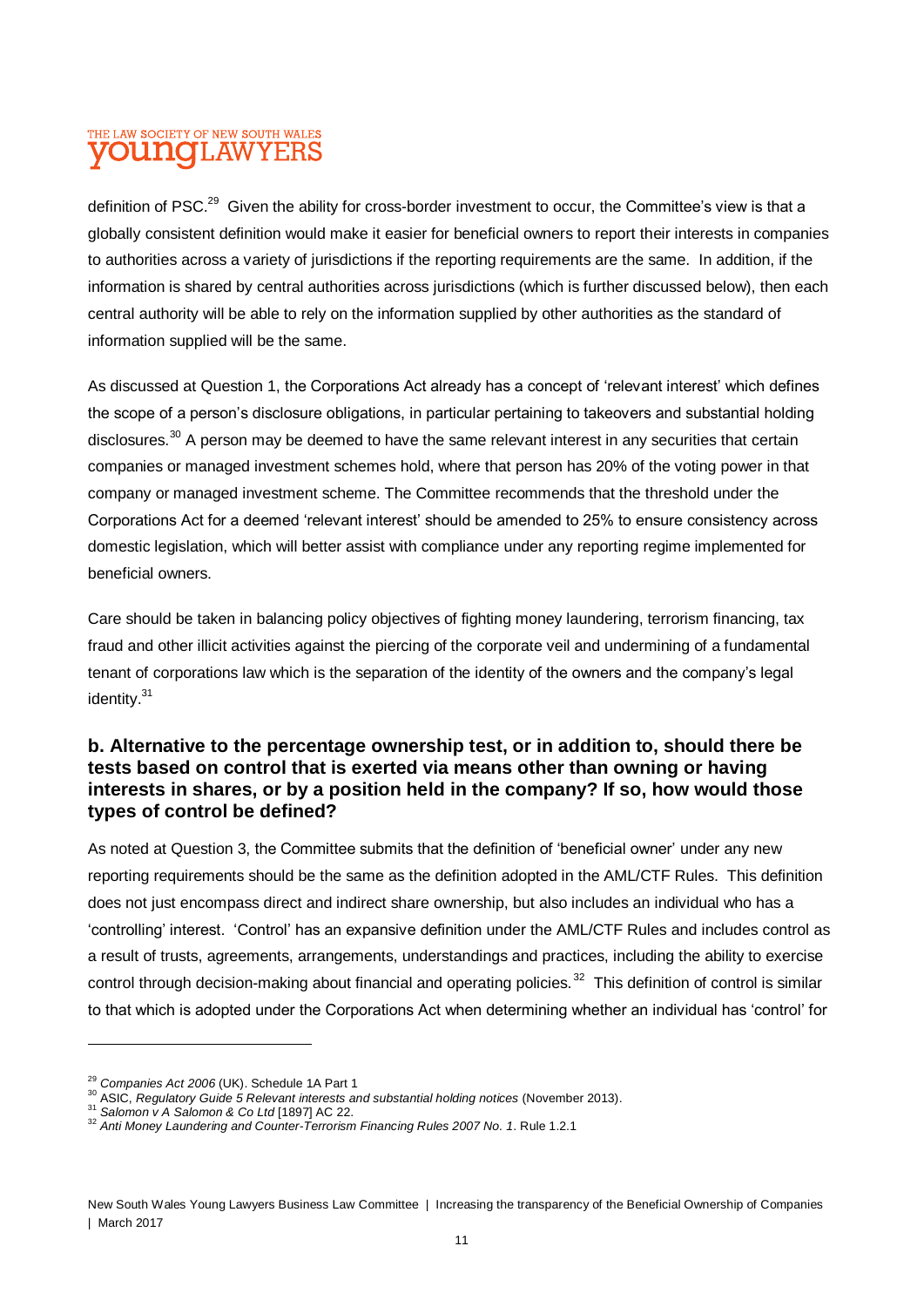the purpose of identifying whether it has a 'relevant interest' which is subject to a disclosure obligation. The Committee submits that the definition of 'control' under the AML/CTF Rules be applied to ensure consistency across domestic legislation.

#### **5. How would the natural persons exercising indirect control or ownership (that is, not through share ownership or voting rights) be identified (other than through selfreporting) and how could such an obligation be enforced?**

The Committee submits that some natural persons exercising indirect control could be identified by increasing data matching between Government agencies and regulatory bodies (such as the ATO, ASIC, ASX and AUSTRAC). For example, under the AML/CTF framework, reporting entities (being financial institutions and providers of designated financial services) must report certain cash transactions, any international funds transfers and suspicious transactions to AUSTRAC.<sup>33</sup> Such information collected by AUSTRAC could be shared with ASIC to determine who is responsible for financing an Australian company, and may thereby provide guidance over who may exert indirect control over that entity.

In addition, ASIC should have the investigative power to issue a Tracing Notice to a member or beneficial owner requiring it to provide to ASIC details and documents relating to its beneficial ownership.

#### **6. Should the process for identification of beneficial owners operate in such a way that reporting must occur on all entities through to and including the beneficial owner?**

No. If each individual company in a group of companies was required to report on the change in beneficial ownership, this would result in unnecessary duplication of resources for companies within a group. Instead, the Committee submits that the obligation to report on changes to beneficial ownership of a company should rest with the registered member and the beneficial owner themselves and the company which is directly affected by the change to beneficial ownership. This is consistent with the approach taken in the UK, where the obligation to maintain a PSC register rests with both the company, (which must take reasonable steps to identify their PSCs, and conduct at least annual checks to ensure the company's PSC information is correct) and the actual PSCs (who have a separate obligation to inform the company of changes to their beneficial ownership).<sup>34</sup>

<sup>33</sup> *Anti-Money Laundering and Counter-Terrorism Financing Act 2006* (Cth). ss 41, 43 and 45

<sup>34</sup> Australian Government, *Increasing Transparency of the Beneficial Ownership of Companies* (February 2017) <http://www.treasury.gov.au/>. p 9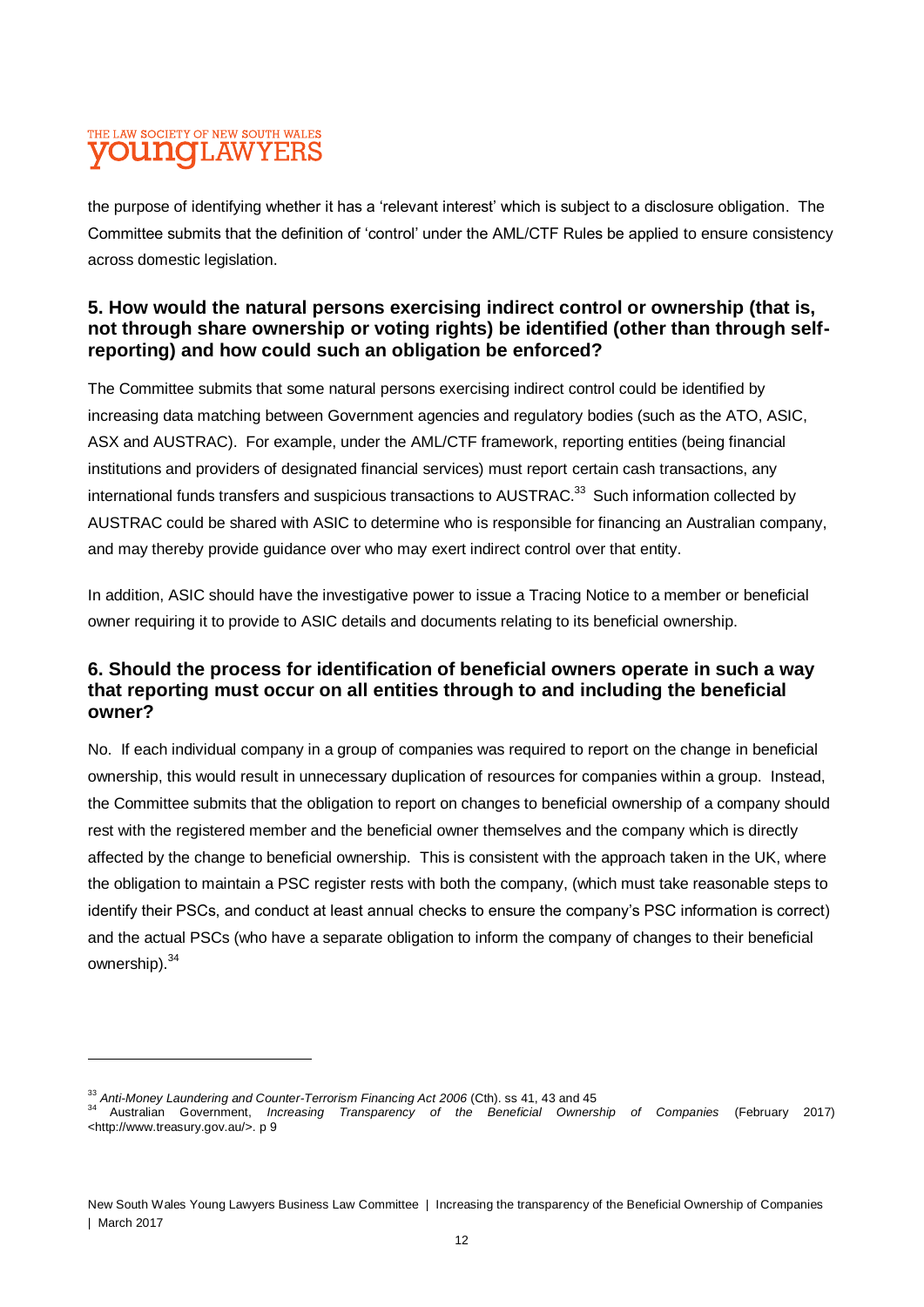Once such information has been reported to ASIC, ASIC could then use internal data sharing and matching processes, to determine in turn which other entities could be affected by such a change in beneficial ownership.

#### **7. Do there need to be special provisions regarding instances where the relevant information on a beneficial owner is held by an individual who is overseas or in the records of an overseas company and cannot be identified or obtained?**

There are existing measures under the Common Reporting Standard (**CRS**) for the automatic exchange of financial account information (including beneficial ownership information) on account holders who are foreign tax residents.<sup>35</sup> It is submitted that these measures are sufficient for present purposes. Especially because such a 'standard will minimise the compliance burdens for… financial institutions, maximise the effectiveness of the standard itself and result in increased voluntary compliance'.<sup>36</sup>

With respect to any individuals who cannot be identified, the Committee submits that the relevant company should be required to sign a declaration when lodging the company tax return stating that it has taken all reasonable steps to obtain and verify information relating to its ultimate natural person beneficial owners, and that they were not aware of any threats from a tax avoidance, money laundering or other illicit-activity perspective. This position is consistent with Australia's AML/CTF legal framework, which requires reporting entities as defined by section 5 of the *Anti-Money Laundering and Counter-Terrorism Financing Act 2006* (Cth) (**AML/CTF Act**) to collect and take reasonable measures to verify beneficial ownership information of customers in relation to normal and enhanced customer due diligence obligations, unless exemptions apply.<sup>37</sup>

#### **8. Should there be exemptions from beneficial ownership requirements in some circumstances? What should those circumstances be and why?**

Apart from the exemption discussed in relation to listed companies above, the Committee submits that there should be no other exemptions to reporting on the beneficial ownership of a company.

 $35$  Ibid. p 6

<sup>&</sup>lt;sup>36</sup> Organisation for Economic Cooperation and Development Global Forum on Transparency and Exchange of Information for Tax Purposes, *Transparency 2016: Report on Progress* (2016). p 9

<sup>37</sup> Australian Government, *Increasing Transparency of the Beneficial Ownership of Companies* (February 2017) <http://www.treasury.gov.au/>. p 6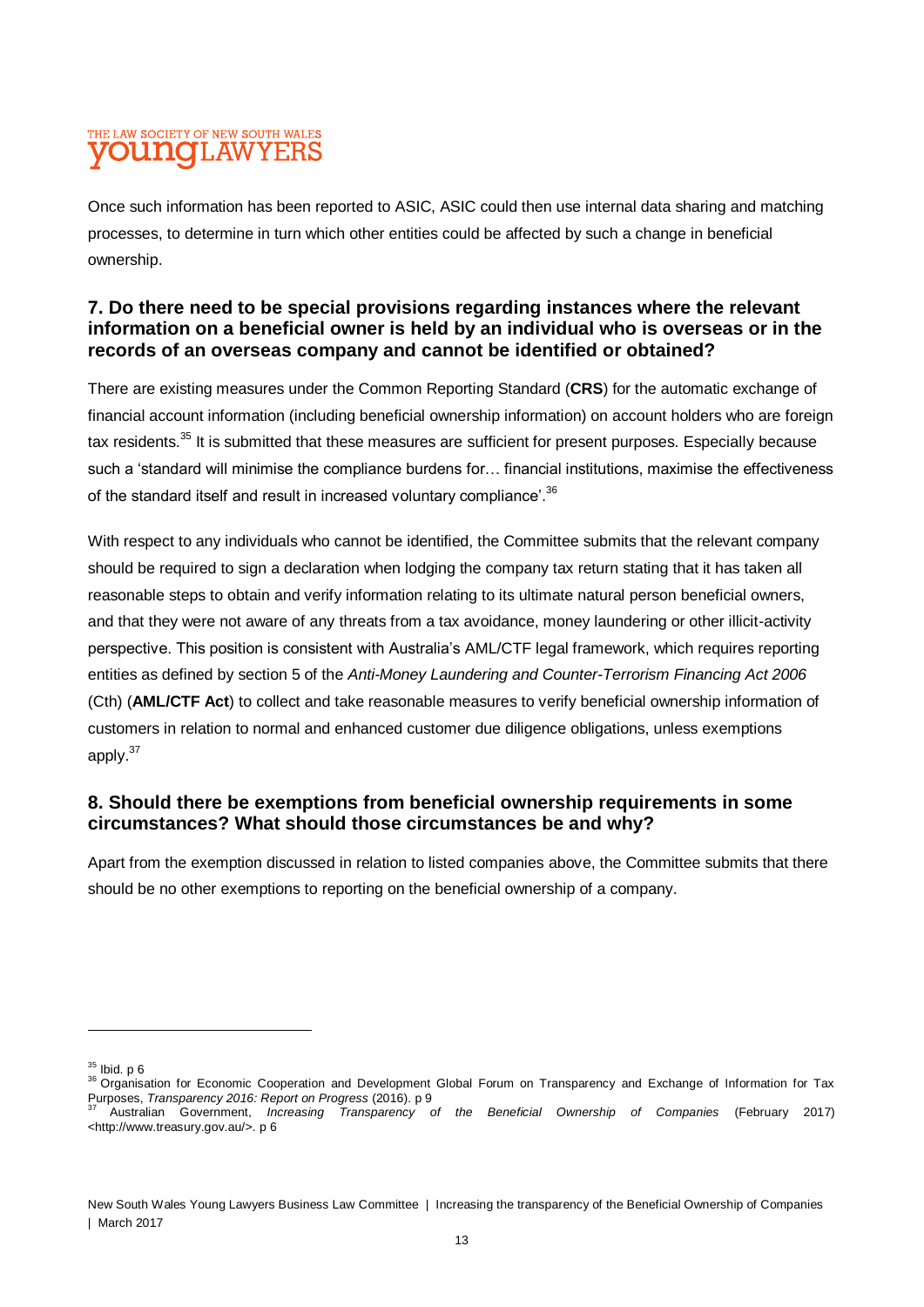### **Details of beneficial owners to be collected**

#### **9. What details should be collected and reported for each natural person identified as a beneficial owner who has a controlling ownership interest in a company?**

The following information should be collected by companies in respect of each 'beneficial owner':

- 1. legal name of the person, including any aliases or former names;
- 2. type of interest held (e.g. shareholder, director);
- 3. birth date (for accurate identification purposes only);
- 4. nationality;

 $\overline{a}$ 

- 5. address for service;
- 6. quantum of interest held;
- 7. capacity in which interest is held;
- 8. relationship with any other entities holding a beneficial or non-beneficial interest in the same company or group of companies;
- 9. a copy of the relevant trust deed / agreement giving rise to the beneficial interest;
- 10. tax identification number (if applicable);
- 11. details of any prior legal convictions or current legal proceedings,

#### (together, the **Prescribed Information**).

A balance must be reached between obtaining information sufficient to achieve the overarching purpose of transparency of share ownership to target illicit activities and respecting the privacy of natural persons, particularly if information reported is readily accessible by all members of the public. For some individuals, personal details will need to be kept confidential, such as high profile, high wealth individuals or individuals otherwise at risk of their safety.

Unlike the UK model with the PSC register,<sup>38</sup> the Committee submits that the Prescribed Information should not be made available to anyone with a proper purpose, but such information should be available to government authorities only to avoid any breaches of an individual's privacy.

The need to protect an individual's privacy can be demonstrated by the Government's recent amendments to the law requiring the ATO to disclose information about the owners and assets of Australian private

<sup>38</sup> Australian Government, *Increasing Transparency of the Beneficial Ownership of Companies* (February 2017) <http://www.treasury.gov.au/>. p 9

New South Wales Young Lawyers Business Law Committee | Increasing the transparency of the Beneficial Ownership of Companies | March 2017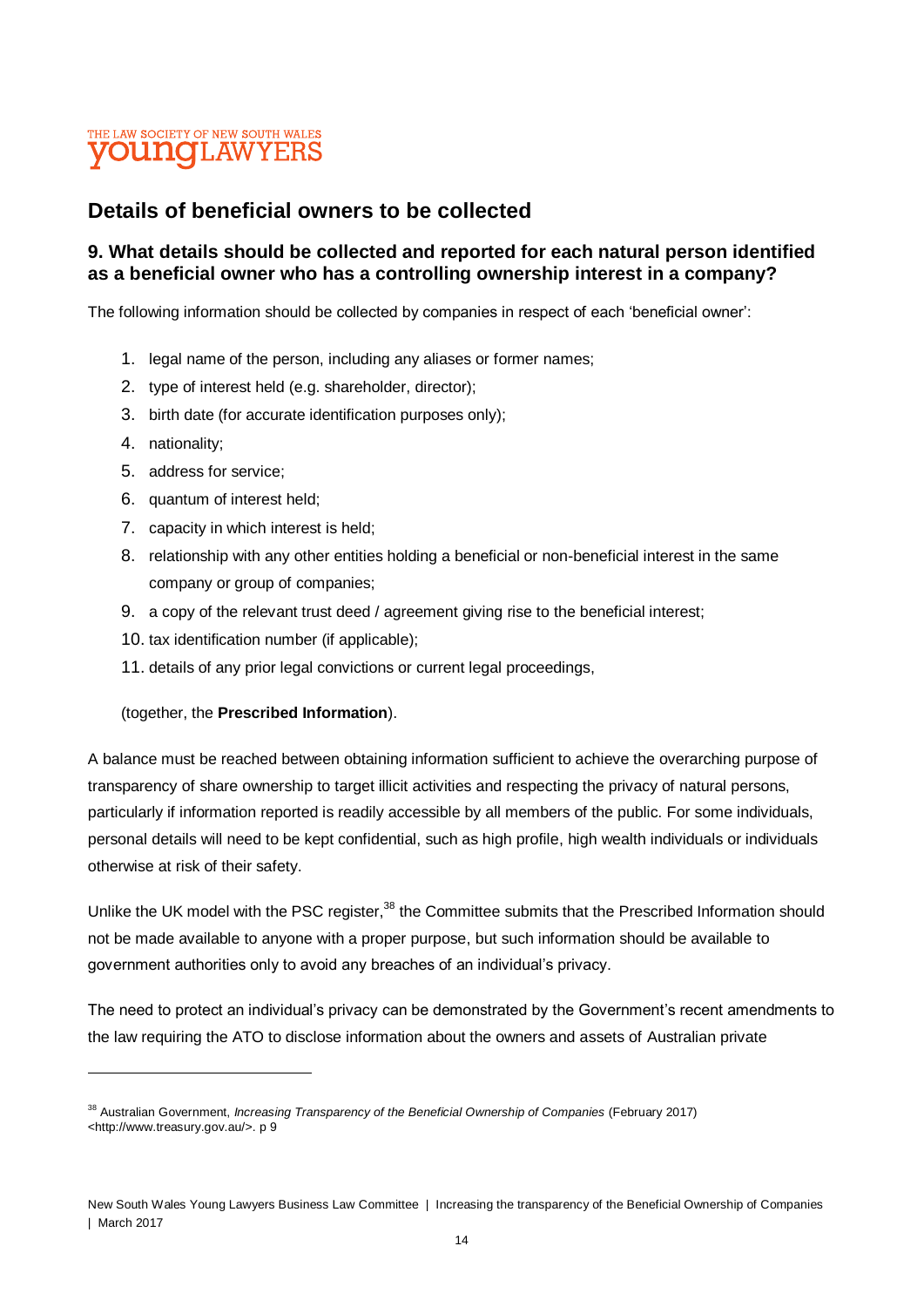companies with income of more than AU\$200 million for the income tax year ending 30 June 2014 onwards.<sup>39</sup> Business community leaders were deeply concerned about risks of kidnap and ransom of high net worth individuals, and well as the serious impact to individuals' privacy for no apparent taxation revenue benefit.<sup>40</sup> In light of this example, individuals and companies may feel that the accessibility of their information to the general public is in breach of their privacy. If such information is required by a member of the public, they should be required to show cause to ASIC about why the information is needed.

A similar protective regime applies to silent voters in local, state and federal elections.<sup>41</sup>

#### **10. What details should be collected and reported for each other legal person identified as such beneficial owners?**

In addition to the Prescribed Information listed above, details held about legal persons identified as beneficial owners should include information sufficient to pierce the corporate veil and readily identify the constituency and control of the legal person. For instance, director and shareholding information should be disclosed, as should details presently held by ASIC, such as ACN, service address, date of registration and any reported actions (such as the commencement of winding up proceedings or the appointment of an external administrator) and documents filed (such as annual reports). Considering that ASIC already has available a significant amount of information relating to companies registered in Australia, internal data matching could be used by ASIC to reduce the reporting requirements and duplication of reporting for complex company structures.

#### **11. In the case of foreign individuals and bodies corporate, what information is necessary to enable these persons to be appropriately identified by users of the information?**

Difficulties arise in reconciling information across different jurisdictions. Unless and until cross-border generic information identifiers are developed, the type of information necessary for foreign individuals and bodies corporate includes, so far as possible, the Prescribed Information. This is to achieve as much consistency in data collection and retention as possible.

In addition, information should be disclosed regarding the country in which the foreign individual/body corporate is registered and operates, the identity of any local or foreign associates (as defined in the Corporations Act) and the nature and extent of any other Australian holdings.

<sup>39</sup> *Tax Laws Amendment (Combating Multinational Tax Avoidance) Act 2015* (Cth).

<sup>40</sup> Nassim Khadem,'Private Companies Restructure to Avoid Being Named on ATO's Tax Disclosure List', *The Sydney Morning Herald*, 21 March 2016.

<sup>41</sup> See for example: *Commonwealth Electoral Act 1918* (Cth). s 104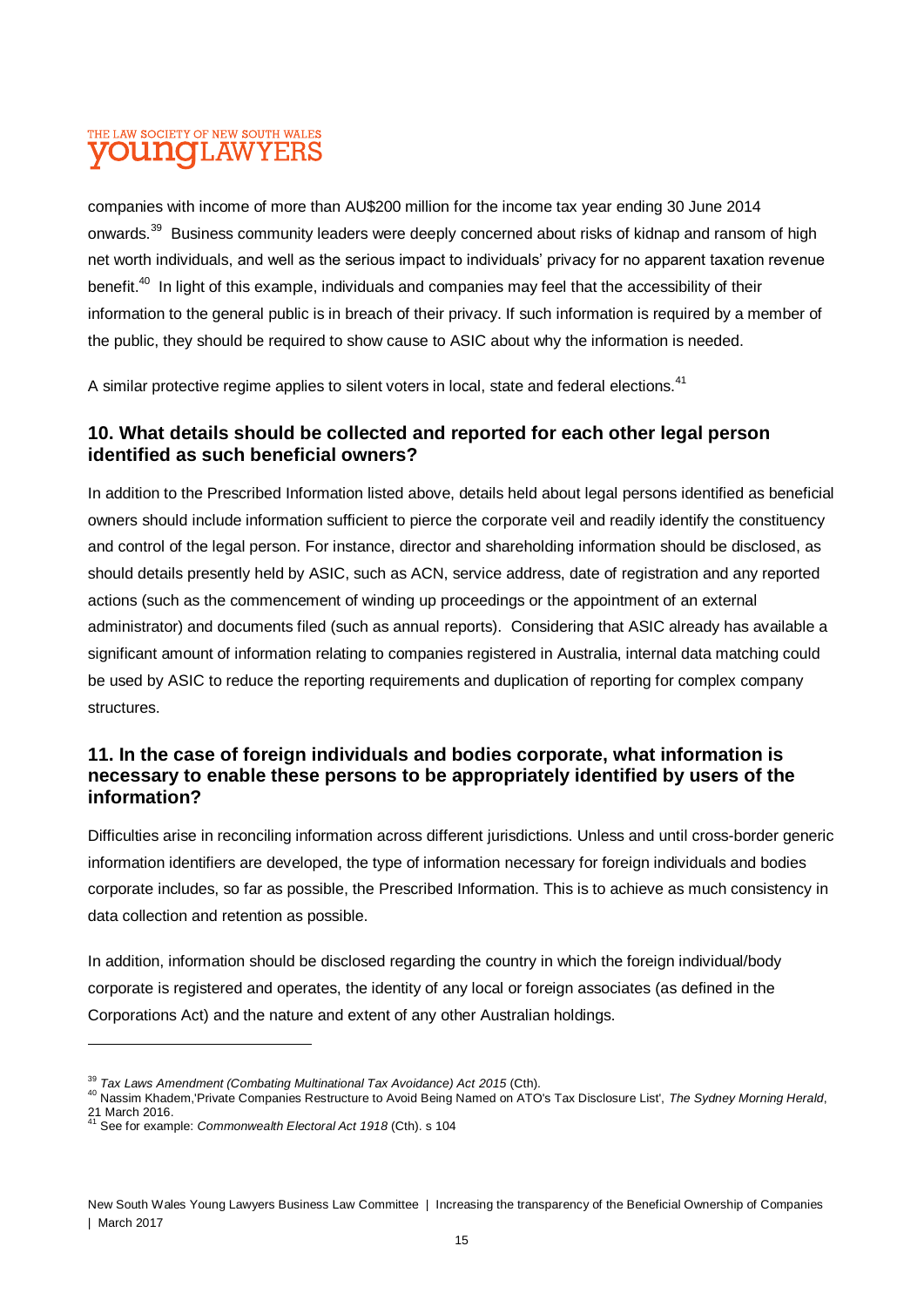Knowledge regarding any foreign or local disciplinary action against the body corporate or its members may also be of relevance to certain regulatory authorities and Australian stakeholders, particularly in respect to foreign entities involved in finance or trade.

# **How and where to record beneficial ownership information?**

### **How should this information be collected and stored?**

#### **12. What obligations should there be on a company to make enquiries to ascertain who their beneficial owners are and collect the required information? What obligations should there be on the beneficial owners themselves?**

A company should have the following obligations to make enquiries to ascertain and collect information regarding its beneficial owners:

- 1. on incorporation, the person making the application to register the Australian company should identify 'current and accurate' information about its beneficial owners; <sup>42</sup>
- 2. when the company seeks to issue shares and raise capital, the company should be required to obtain the Prescribed Information about the company's beneficial owners prior to issuing any shares in the company;
- 3. where shares on issue in a company are bought and sold in the secondary market, the company should have the power to refuse to record the transfer of shares and refuse to record the incoming member in the register of members unless and until it has received the Prescribed Information; and
- 4. companies should have an obligation to maintain the accuracy and currency of the Prescribed Information relating to beneficial owners regularly. The Committee submits that companies should be required to make enquiries with members to verify the accuracy of the Prescribed Information annually.

The obligations placed on the company as suggested above is consistent with the current AML/CTF framework which requires reporting entities to include in their compliance programs appropriate systems and

<sup>42</sup> Financial Action Task Force, *Guidance on Transparency and Beneficial Ownership* (October 2014).

New South Wales Young Lawyers Business Law Committee | Increasing the transparency of the Beneficial Ownership of Companies | March 2017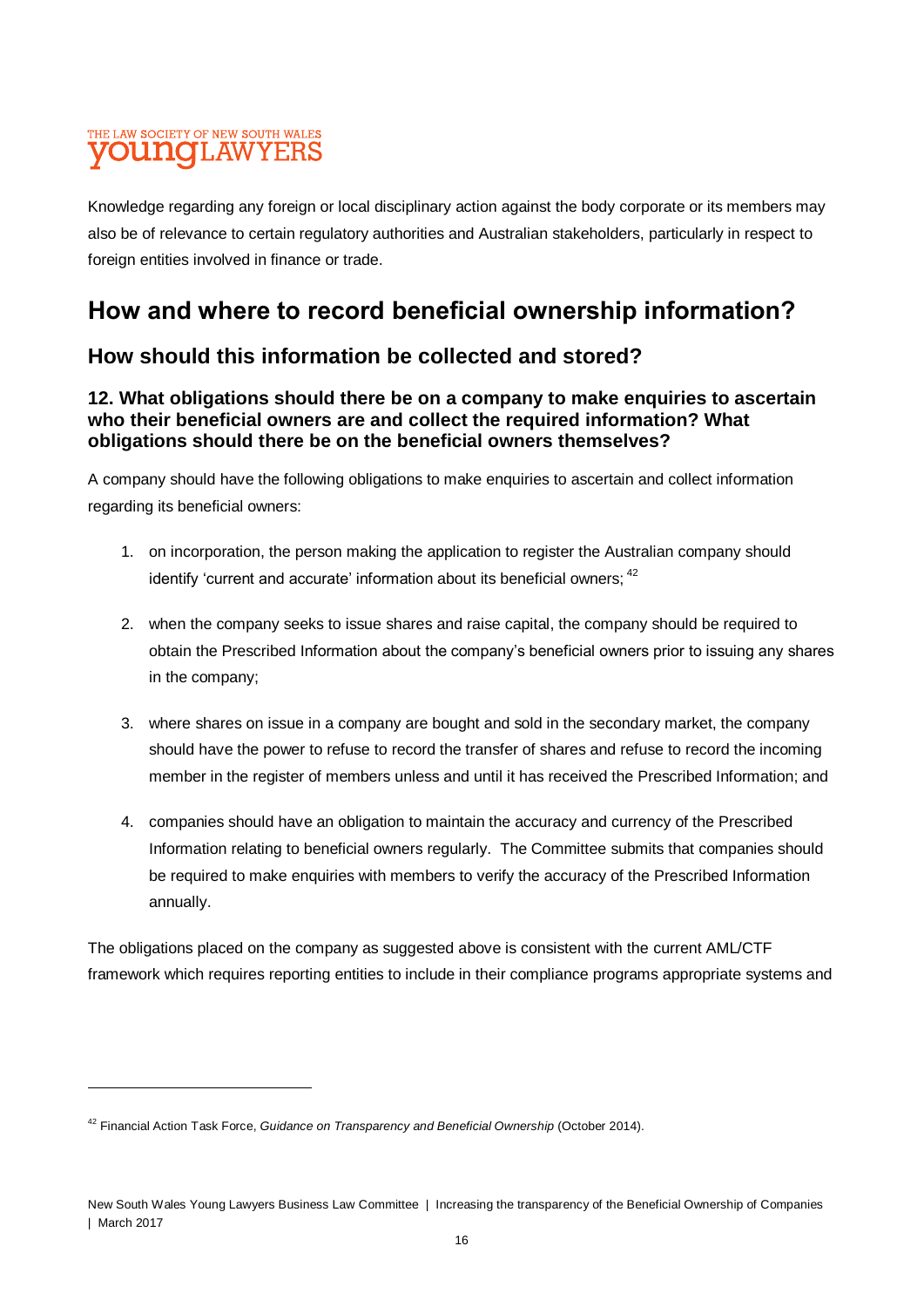controls' for ascertaining each customer's beneficial owner, collecting certain beneficial ownership information and taking reasonable measures to verify this. $43$ 

It is evident that companies will not be able to comply with their obligations to record information about the beneficial owners of its shares without the co-operation of the registered holders of the shares, and the underlying beneficial owners. Accordingly, the Committee submits that both the registered holders of the shares (those persons with the legal title) as well as the underlying beneficial owners should have the obligations to provide the company with information regarding the beneficial ownership of its shares to the company when:

- 1. an application is made to subscribe for shares in a company. The application should contain the Prescribed Information about the beneficial owners of the shares;
- 2. an existing shareholder seeks to sell its shares on the secondary market. The incoming member should be required to the Prescribed Information to the company before it may be registered as a member;
- 3. a registered member's beneficial interest changes, that member must provide details of any change to the company within seven days of the change occurring. The Committee does not take the view that this disclosure needs to be made within two business days, as is required under the Corporations Act for changes to the 'substantial holding' of listed companies because proprietary companies and non listed public companies generally have a longer timeframe within which to provide ASIC information under the Corporations Act, as discussed above; and
- 4. The person becomes aware that the information held by the company is incorrect, they must notify the company immediately so that the company may update its records. <sup>44</sup>

The obligation on beneficial owners to notify the company of changes to its beneficial interest is consistent with the approach taken in the UK where PSCs have an obligation to notify the company of any changes. <sup>45</sup>

The Committee takes the view that the obligation to offer up the Prescribed Information should rest with both the legal owner and the underlying beneficial owner. The reason for this is that the legal owner will be recorded on the register of members and readily identifiable. Accordingly, any obligations imposed will be

<sup>43</sup> *Anti Money Laundering and Counter-Terrorism Financing Rules 2007 No. 1*. part 4.12

<sup>44</sup> Department for Business Innovation & Skills United Kingdom Government, *Register of People with Significant Control: Guidance for People with Significant Control Over Companies, Societates Europaeae and Limited Liability Partnerships*. p 15. <sup>45</sup> Ibid. p 13.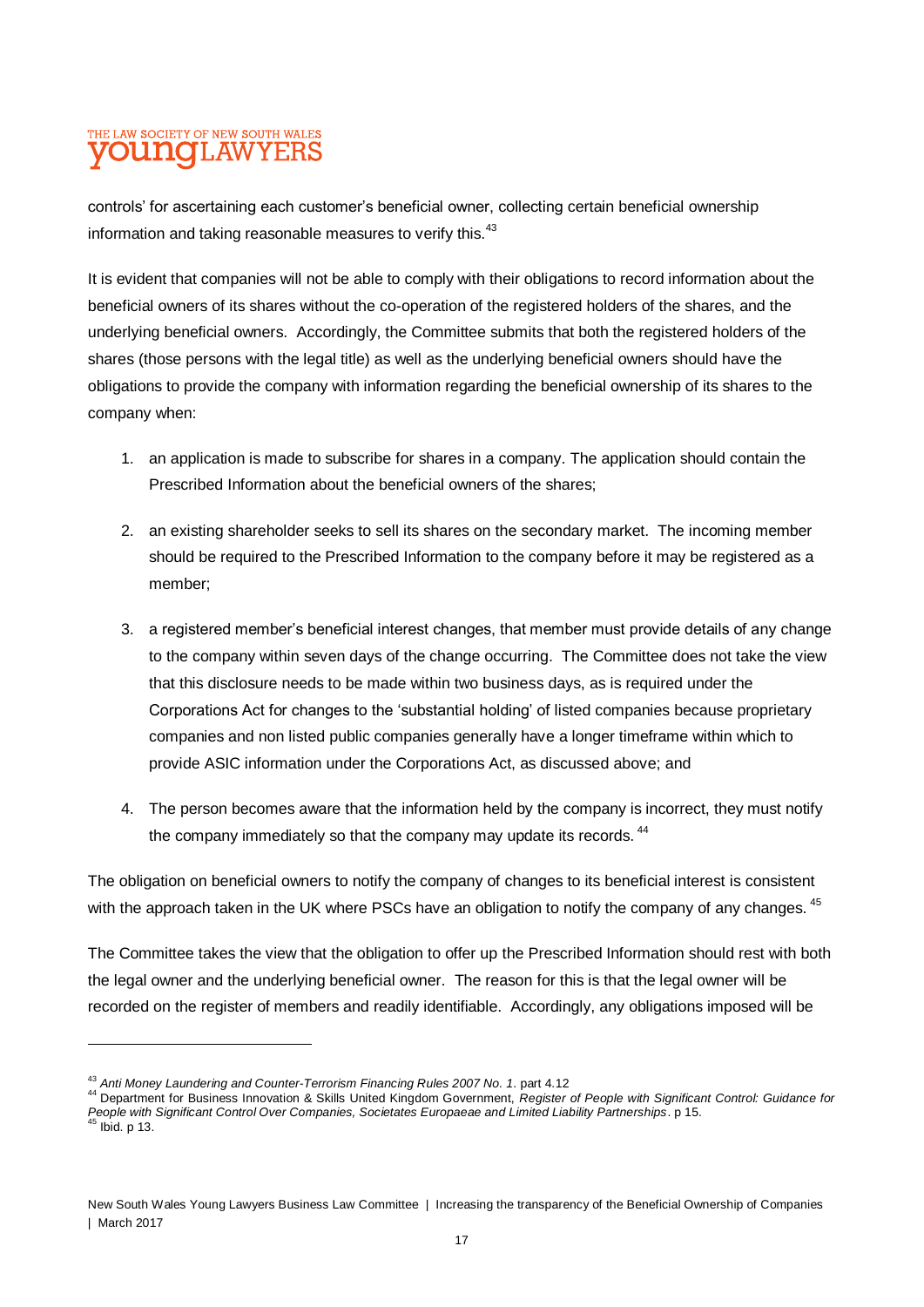readily enforceable as against the legal owner. With respect to the beneficial owner, however, failure to 'offer up' the Prescribed Information to the company (or any government authority) may mean that the beneficial owner is unidentifiable and accordingly enforcement against such an individual will be difficult.

#### **13. Should each company be required to maintain their own register?**

Yes. The Committee submits that each company should be required to keep a record of the Prescribed Information with the share register it is required to maintain under s 169 of the Corporations Act. Given that companies are already required to maintain a register of members, the Committee takes the view that requiring companies to also record the details of the beneficial owners will not be too onerous or costly.

#### **14. How could individual registers being maintained by each company provide relevant authorities with timely access to adequate and accurate information? What would be an appropriate time period in which companies would have to comply with a request from a relevant authority to provide information?**

Once the registered holders of the shares and the underlying beneficial owners have complied with their obligations to report the Prescribed Information to the company (as discussed at Question 12 above), companies should have the obligation to supply this information to ASIC within 28 days of receiving the Prescribed Information from the beneficial owner/registered member. ASIC would then have such information readily available, and it could be made available to relevant government authorities in a timely manner when required. The Committee submits that companies should be required to report on changes to beneficial ownership to ASIC regularly rather than upon receiving a request from a government authority, as the latter approach may alert the company that the beneficial owners are being investigated.

### **15. Should a central register of beneficial ownership information also be established?**

Yes. The Committee submits that a central register of beneficial ownership should be established in addition to the requirement for companies to record the Prescribed Information in its register of members. This would be similar to the way in which proprietary and non-listed public companies are required to maintain their own shares registers, but proprietary companies are also required to report to ASIC about the changes in its top 20 holdings by lodging an ASIC Form 484. The Committee submits that all companies (other than listed companies) should be required to report its beneficial owners and any changes to beneficial ownership to ASIC so that ASIC may collate such information to form a 'central' register.

This approach is similar taken in the UK in relation to its register of PSCs.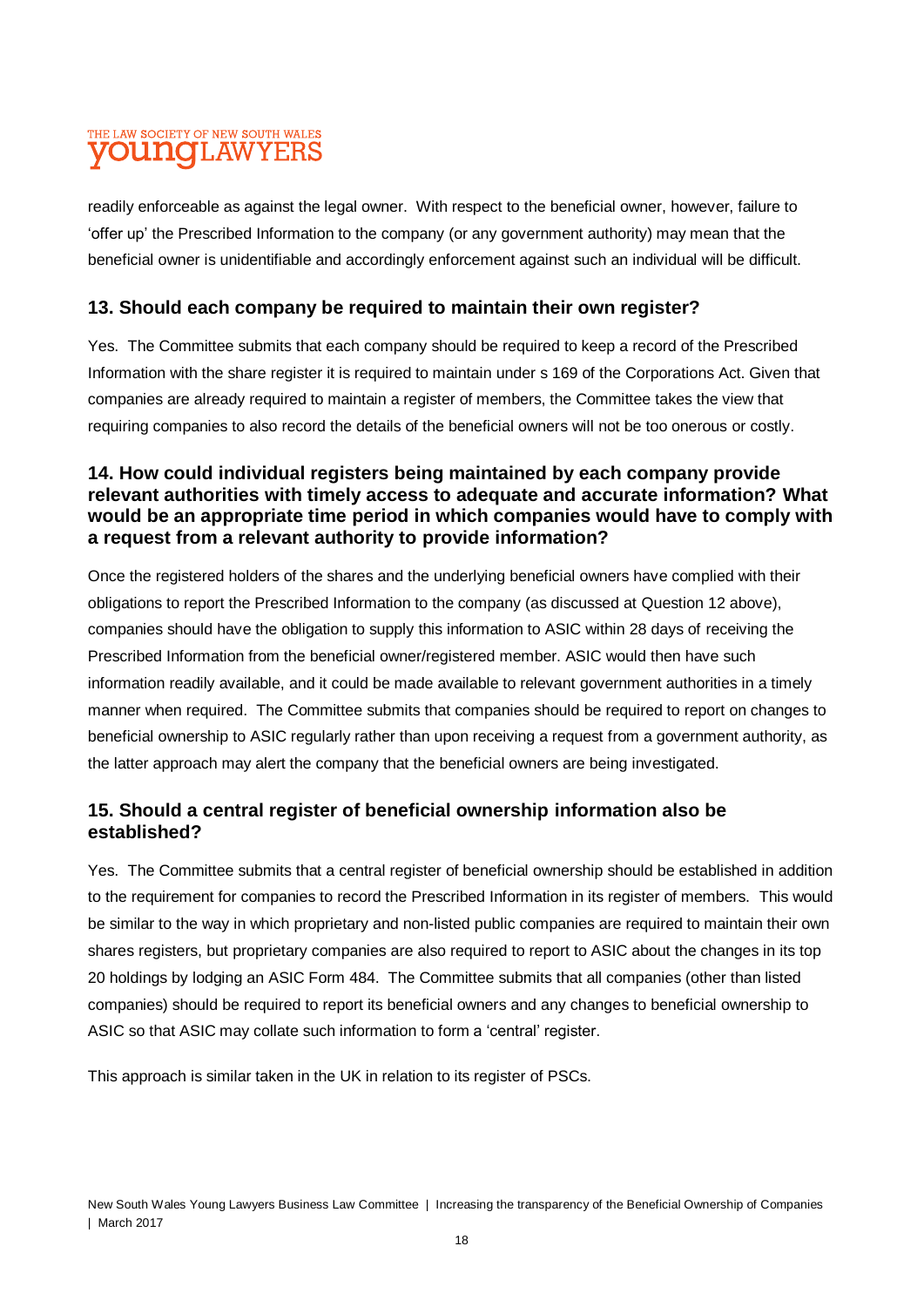$\overline{a}$ 

#### **16. What do you see as the advantages and/or disadvantages of a central register compared with individual registers being maintained by companies?**

Advantages of a central register (as opposed to an individual register) include:

- 1. the operator of the central register can provide other domestic authorities with access to information about beneficial ownership without notifying the company, the registered member or the underlying beneficial owner that the beneficial owner is being investigated and thereby effectively target illicit activities. The strengths of such an approach are demonstrated in a case study by AUSTRAC in its approach to the collection and dissemination of financial intelligence to partner agencies. In the 2015-16 financial year, AUSTRAC received more than 78,000 suspicious matter reports and suspect transaction reports from reporting entities, financial intelligence contributing to Serious Financial Crime Taskforce activities raising \$130 million in liabilities.<sup>46</sup> In the previous reporting period, financial intelligence distributed by AUSTRAC contributed to 16,038 ATO cases, raising \$466 million in income tax assessments and debt collections.<sup>47</sup>
- 2. a central register would better facilitate cooperation between international government agencies in sharing beneficial ownership information. Criminals exploit contemporary financial interconnectedness and conduct regulatory arbitrage across borders.<sup>48</sup> In the process, they exploit corporations for money laundering purposes, $^{49}$  especially a serious risk in Australia.<sup>50</sup> Hence, international coordination is crucial, not least because paragraph 3(1)(a) of the AML/CTF Act calls for it through Australia fulfilling its international AML obligations. However, international coordination, in the Committee's view, requires countries to have central registries of beneficial owners operated by respective corporate regulators, and accessible to financial intelligence units (**FIUs**) and law enforcement agencies. This is due to resultant efficiency of intelligence sharing. That, in turn, facilitates swift anti money laundering enforcement activities, exemplified by the 857 exchanges of financial intelligence AUSTRAC conducted with international FIUs,<sup>51</sup> aided in no small part arguably by its having a functional, centralised database of such intelligence. The FATF

<sup>46</sup> Australian Transaction Reports and Analysis Centre, *AUSTRAC Annual Report: 2015-16* (2016). p 9

<sup>47</sup> Australian Transaction Reports and Analysis Centre, *AUSTRAC Annual Report 2014-15* (2015). p 9

<sup>48</sup> Alexander Kern, 'The International Anti-Money Laundering Regime: The Role of the Financial Task Force' (2001) 4(3) *Journal of Money Laundering Control* 231. p 232

<sup>49</sup> Financial Action Task Force, *Guidance on Transparency and Beneficial Ownership* (October 2014). p 3

<sup>50</sup> Financial Action Task Force, *Anti-Money Laundering and Counter-Terrorist Financing Measures: Australia Mutual Evaluation Report*  $(2015)$ . p 112

<sup>51</sup> Attorney-General's Department, *Report on the Statutory Review of the Anti-Money Laundering and Counter-Terrorism Financing Act 2006 and Associated Rules and Regulations* (2015). p 12, citing AUSTRAC, 'AUSTRAC Annual Report 2014-15' (Report, Australian Transaction Reports and Analysis Centre, 2015).

New South Wales Young Lawyers Business Law Committee | Increasing the transparency of the Beneficial Ownership of Companies | March 2017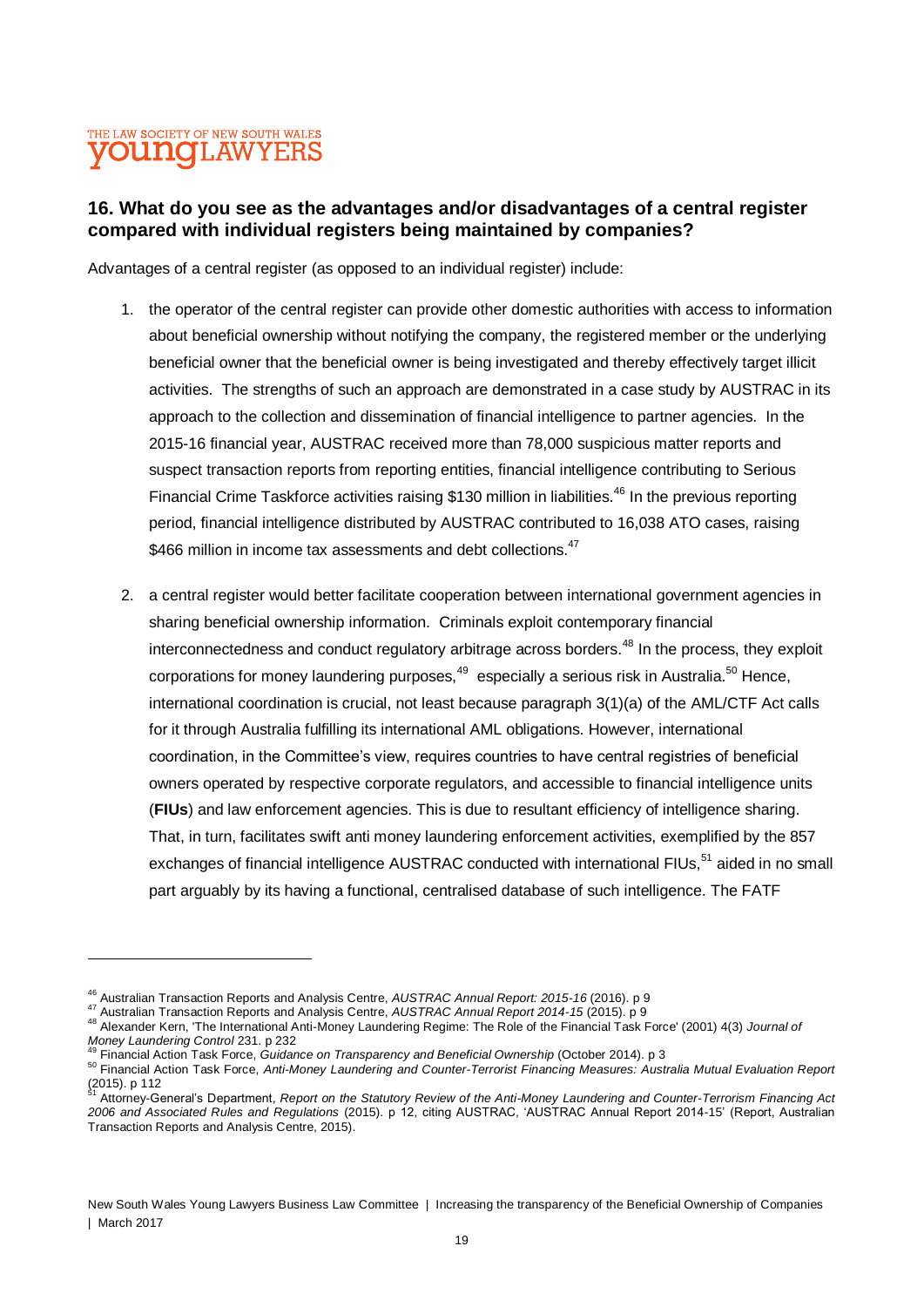considers the 'exchange of information with a foreign counterpart …a critical component of measures to obtain information on a corporate vehicle.<sup>52</sup>

Disadvantages of a central register include:

- 1. where a company is also required to maintain its own register, this will result in duplication of information; and
- 2. set-up and compliance costs. Such a register would need to be updated regularly, and this would require additional resources on the part of the operator (who we have suggested to be ASIC).

#### **17. In particular, what do you see as the relative compliance impact costs of the two options?**

ASIC already maintains records about companies on its register, and in particular maintains information about the top 20 shareholders of proprietary companies. The Committee submits that as ASIC has the infrastructure available to record the Prescribed Information electronically on its register, the Committee does not foresee a considerable cost to ASIC, particularly where the obligation is being placed on the company to record the information in ASIC's database electronically. Where Prescribed Information must be provided to ASIC on incorporation or within 28 days of the company receiving such information from the member or beneficial owner, the respective ASIC forms (being the Form 201 and 484) could be amended to reflect that this information must be provided. As the ASIC paper Form 484 is no longer available,<sup>53</sup> the Committee does not envisage there being a considerable cost to ASIC in updating its online form.

However, for the companies which are required to disclose the Prescribed Information to ASIC, there may be additional internal costs as the company would require an employee or third party service provider to manually input the Prescribed Information into ASIC's system.

### **Operation of a central register**

 $\overline{a}$ 

### **18. Who would be best placed to operate and maintain a central register of beneficial ownership? Why?**

As Australia's current corporate, markets and financial services regulator, ASIC should operate and maintain the central register of beneficial ownership. The argument for such a conclusion is two-fold.

<sup>52</sup> Financial Action Task Force, *Guidance on Transparency and Beneficial Ownership* (October 2014).

<sup>53</sup> ASIC, *Changes to your company* <http://asic.gov.au/for-business/changes-to-your-company/>.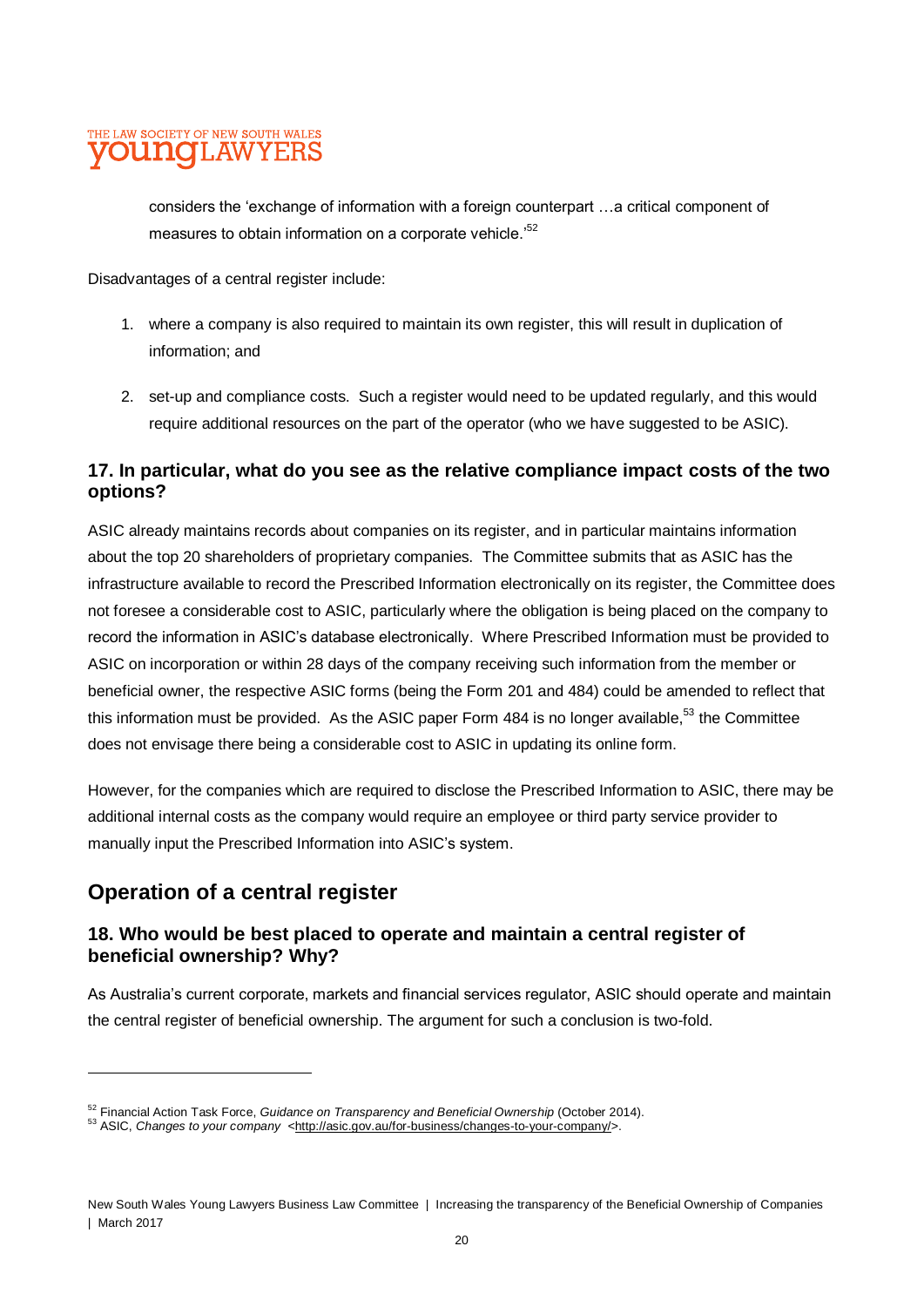First, practices seeking to strengthen reporting requirements of companies should be implemented within the appropriate infrastructure. Existing regulatory bodies such as ASIC will maximise efficiency of existing resources while minimising the potential for duplication of information and for existing resources to become obsolete. The benefit of such an approach is that it will ensure that ASIC remains flexible to future changes in the law and similarly, will ensure that new practices are consistent and operable with the current framework. Continuity within the legal landscape will improve the information recorded on the existing ASIC company register<sup>54</sup> and in turn increase the transparency of the beneficial ownership of companies, allowing relevant competent authorities to combat illicit activities.

Second, building upon the company records maintained by ASIC will provide a holistic understanding of each company. As noted above, currently ASIC requires private companies to provide details of their top 20 members in each class of share, including any change as to their beneficial ownership, company members and any subsequent changes to member details to ASIC. For a fee, the public may obtain a company extract setting out current and historical information on membership, and each separate document notifying of changes.<sup>55</sup> By requiring companies and owners to disclose beneficial ownership of shares, ASIC's records and company extracts provide a more complete picture of the company. This would ensure that beneficial ownership information is available to competent authorities, which would in turn allow authorities to investigate companies and owners in a timely and effective manner without alerting the subject of the investigation.<sup>56</sup>

#### **19. What should the scope of the register operator's role be (collect, verify, ensure information is up to date)?**

The objectives of the operator should be to maintain adequate, accurate and up-to-date information on the beneficial ownership and control of legal persons.<sup>57</sup> To facilitate these objectives, the scope of the operator's role should be to:

1. communicate the meaning of beneficial ownership in plain language. Companies, registered members and beneficial owners may not understand what information is required of them, and this will make it difficult for them to comply with any reporting obligation placed on them;

<sup>&</sup>lt;sup>54</sup> Namely, the register of companies incorporated within Australia and normally maintained by or for ASIC. This does not refer to information held by or for the company itself.

<sup>55</sup> Australian Government, *Increasing Transparency of the Beneficial Ownership of Companies* (February 2017) Example overing the *increasi*<br>
<http://www.treasury.gov.au/>.p4

Such an approach has been adopted and useful in the United Kingdom see Department for Business Innovation and Skills, 'Beneficial Ownership Transparency – Enhancing transparency of beneficial ownership information of foreign companies undertaking certain

economic activities in the UK', March2016 ('UK Department for Business Innovation and Skills Report') 27.<br><sup>57</sup> 'Financial Action Task Force, *International Standards on combating money laundering and the financing of terro - the FATF Recommendations* (2012). p 84.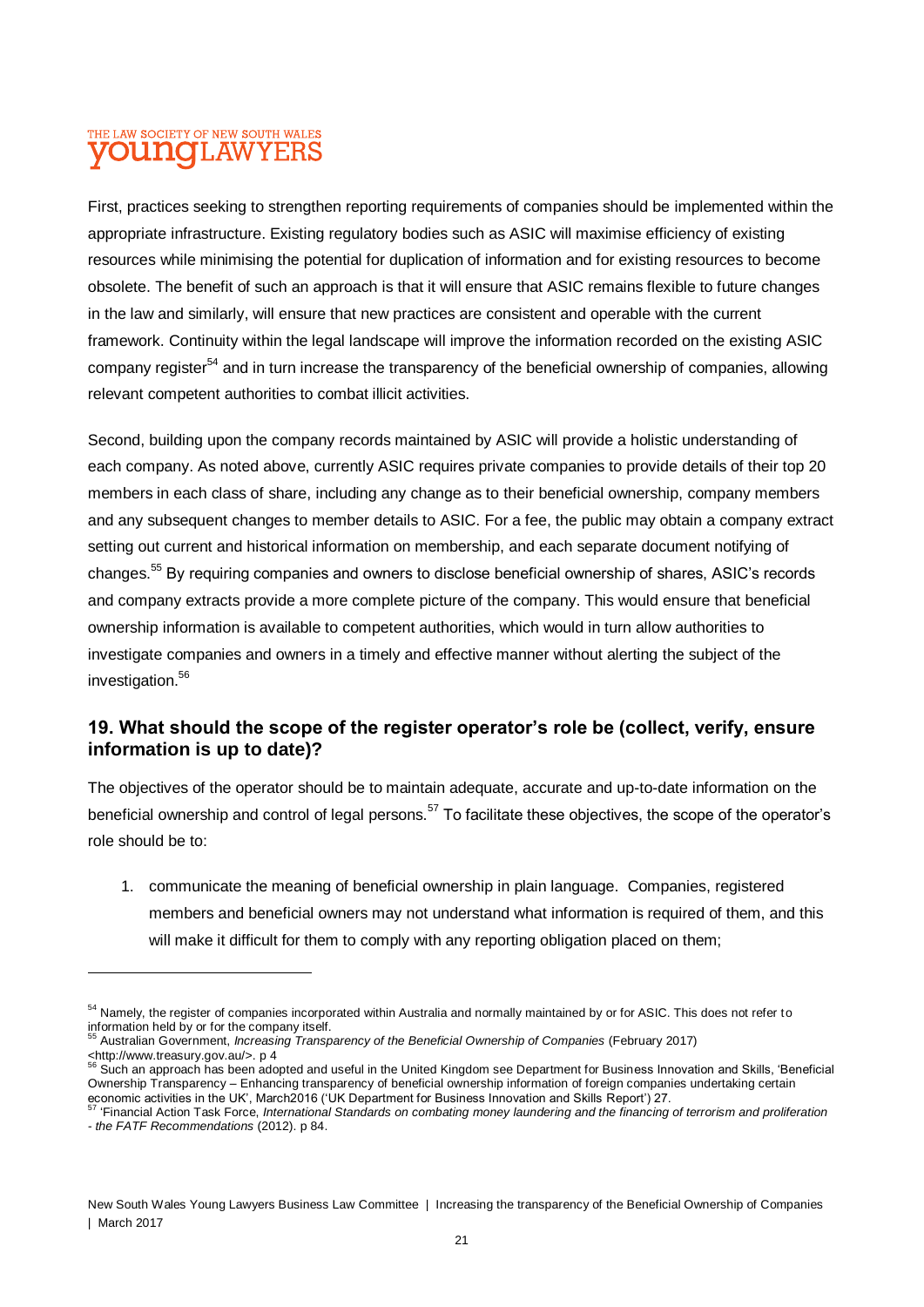- 2. specify the basic information required from companies to identify the beneficial owner(s);
- 3. implement mechanisms so that beneficial ownership of a company can be determined in a timely manner, for example by giving the relevant regulator (such as ASIC) investigative powers;
- 4. create automated alerts to notify related agencies (AUSTRAC, ATO, etc.) and ASIC departments of activity or information that requires further investigation; and
- 5. assess the money laundering and terrorist financing risks associated with different types of legal persons created within Australia.

These are described in further detail below.

#### *Basic Information*

To determine who the beneficial owners of a company may be, competent authorities would require information about the legal ownership and control structure of the company. The operator should ensure that it collects information about the voting rights of the company, its officeholders, shareholders and members.<sup>58</sup>

#### *Mechanisms*

The operator should ensure that:

- 1. companies maintain the Prescribed Information on the beneficial ownership of a company at a specified location within Australia;
- 2. this information be provided promptly upon request by a competent authority (as further discussed below); and
- 3. companies maintain their information and records for at least seven years, including in situations where companies cease to be operable due to liquidation and/or winding up of a company (as further discussed below).

#### *Assessment of risks*

It is essential to eradicate obstacles to transparency to allow competent authorities to make an accurate assessment of risk. This could be performed through:

1. Requiring disclosure of beneficial interests be provided by both the company, the registered member, beneficial owner and any other entity which may be currently required to store such

 $58$  Ibid.

New South Wales Young Lawyers Business Law Committee | Increasing the transparency of the Beneficial Ownership of Companies | March 2017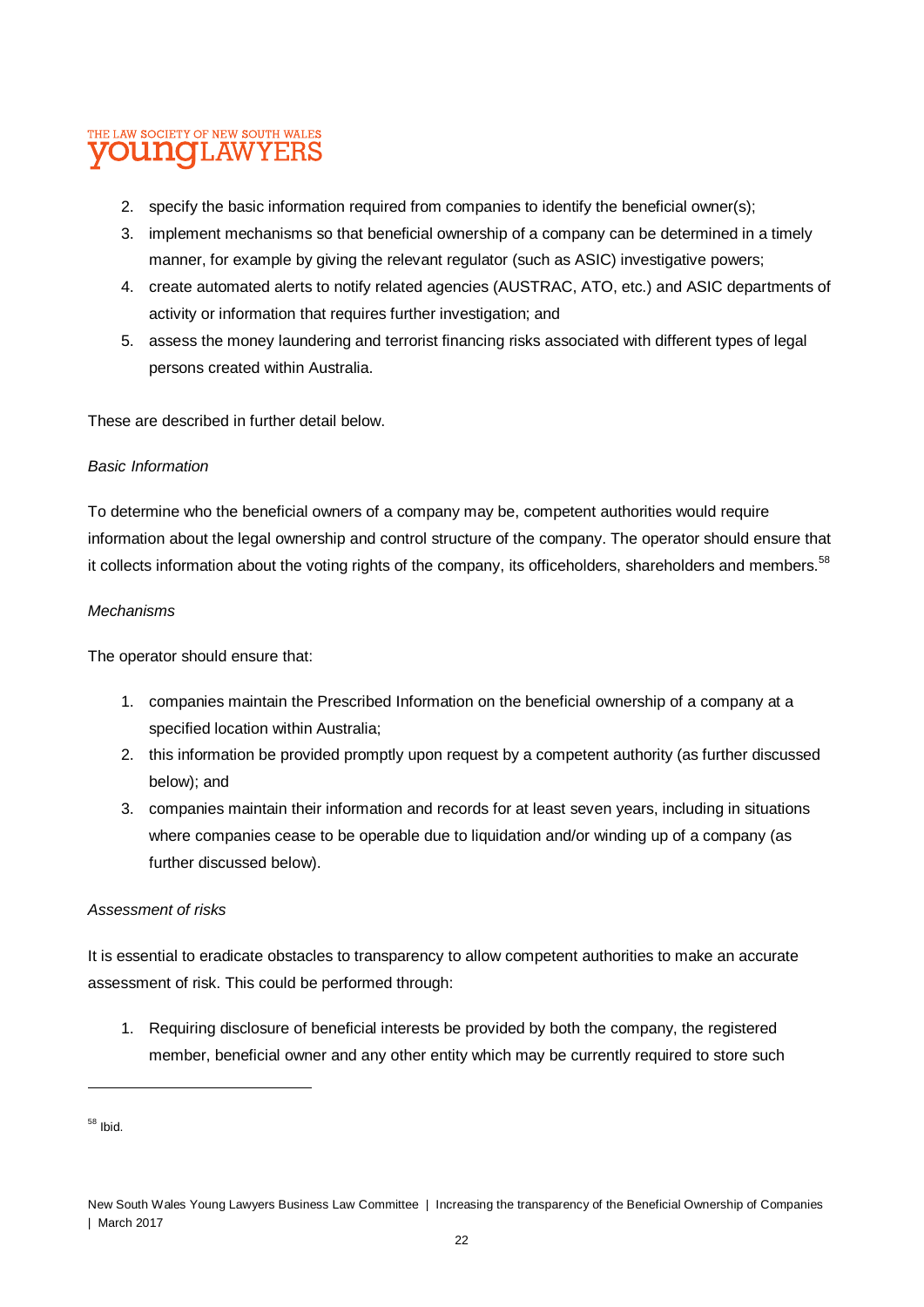information under existing laws (such as reporting entities under the AML/CTF Act);

- 2. Requiring shareholders with a controlling interest to notify the company, and the company to record their identity; and
- 3. Requiring nominee shareholders and directors to disclose the identity of their nominator to the company and to the relevant registry, and for this information to be included in the relevant register.<sup>59</sup>

#### **20. Who should have an obligation to report information to the central register? Should it be the company only or also the persons who meet the test of being a relevant 'beneficial owner'?**

The Committee submits that the obligation to notify the central register maintained by ASIC should lie only with the company. This is analogous to the manner in which a proprietary company must notify ASIC to the changes in its membership, and the way in which public listed companies must notify the ASX of changes to its substantial interest under the existing legal framework.

Similar to the way in which shareholders with a substantial interest are required to notify the company of any change to their shareholding, a beneficial owner should have an initial obligation to inform the company of any changes to its beneficial ownership. It would then be the company's responsibility to update its register of members and to notify the operator of the central register regarding the changes in beneficial interest in a timely manner.

While companies would be reliant on the legal or the beneficial owner of the shares to notify it of the details of the beneficial owner, the Corporations Act could be amended to provide that where the information relating to the beneficial owners has not been provided to the company, the company may refuse to record the relevant member in the register of members. While companies may be able to modify their existing Constitutions to permit them to refuse to register the shares in such a scenario, this would result in an immediate short term cost to companies.

#### **21. Should new companies provide this information to a central registry operator as part of their application to register their company?**

Yes. As discussed at Question 12, the Committee submits that new companies should be required to provide the Prescribed Information to ASIC as part of their application to register a company. To facilitate the transparency of beneficial ownership of a company, the Prescribed Information should be obtained and

 $59$  Ibid. p 24

New South Wales Young Lawyers Business Law Committee | Increasing the transparency of the Beneficial Ownership of Companies | March 2017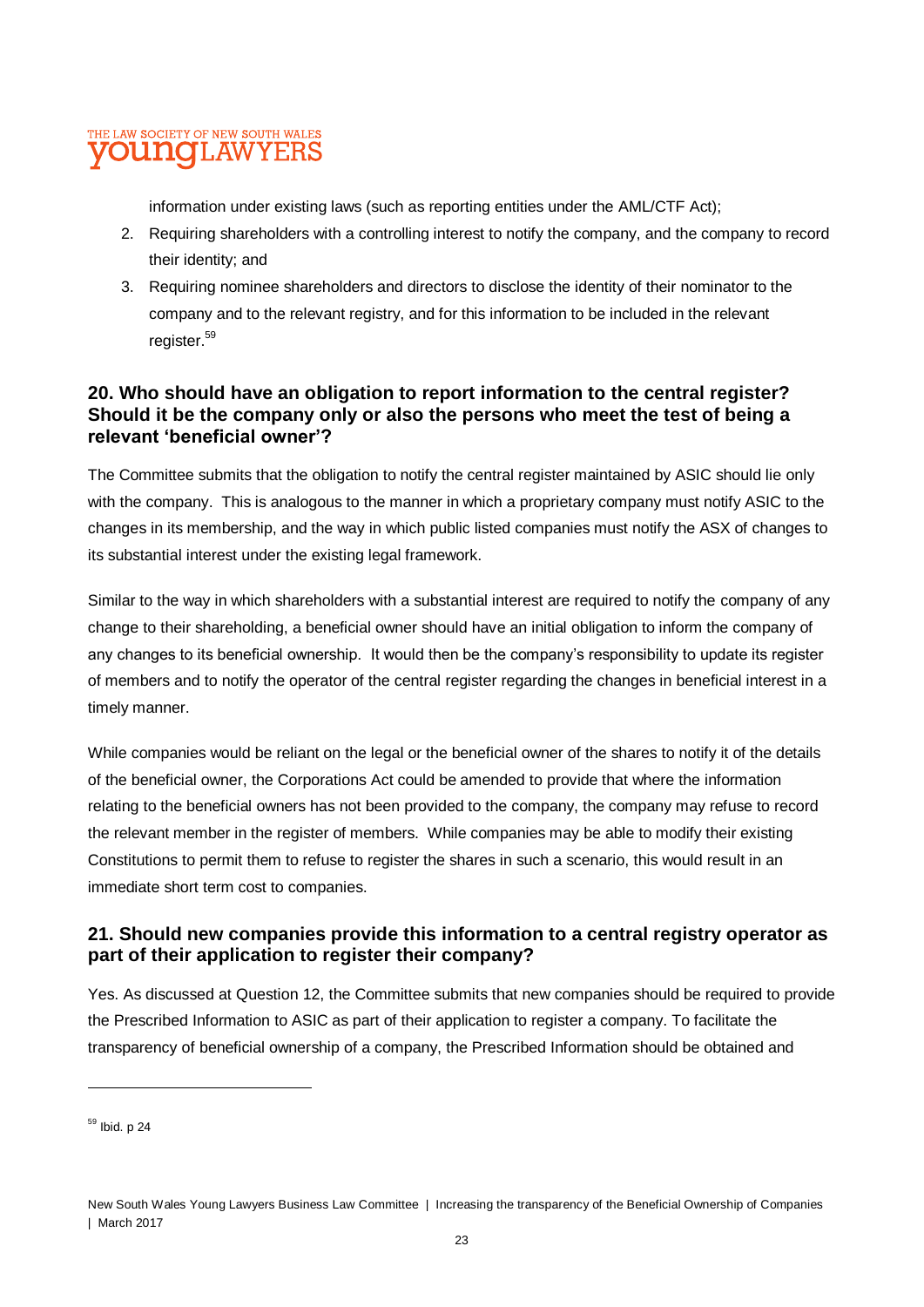recorded by a company as part of their application. The Committee recommends that the ASIC Form 201 required for company incorporation be amended to include the Prescribed Information pertaining to the beneficial owners of the shares.

#### **22. Through what mechanism should existing companies, and/or relevant beneficial owners, report?**

The operator should implement a combination of mechanisms<sup>60</sup> to ensure that companies are providing upto-date information on the company's beneficial ownership structure. The Committee recommends that the following reporting mechanisms be implemented:

- 1. on the commencement date of legislation imposing reporting obligations regarding beneficial owners, existing companies should be given a transitional period (of one year) to bring their records in line with the requirement to record beneficial ownership. This will ensure that they are given sufficient time to comply with any new obligations imposed on them;
- 2. for companies incorporated on or after the commencement date of the legislation, such companies should be required to provide details of their beneficial owners on incorporation as discussed at Question 12;
- 3. all companies should be required to maintain up-to-date information on its beneficial ownership structure on its respective company register and should be required to notify the operator of any changes to the beneficial ownership of their shareholders within 28 days of receiving notice from the beneficial owner or registered member. The Committee recommends that the ASIC Form 484 be amended to include prompts requesting the Prescribed Information, which can be lodged electronically;
- 4. requiring companies to take reasonable measures<sup>61</sup> to ensure that it can obtain and hold up-to-date information on its beneficial ownership;
- 5. requiring companies to review its beneficial ownership annually in its annual statement and confirm that the details are up to date: $62$  and
- 6. ensure that companies cooperate with competent authorities to the fullest extent possible in determining the beneficial owner.

<sup>&</sup>lt;sup>60</sup> A combination of mechanisms will increase transparency in beneficial ownership of companies so long as it seeks to ensure that information obtained by a company is available within a specified location in Australia and will provide for effective mechanisms to be in place to ensure that authorities are able to determine matters in a timely manner – see Financial Action Task Force, '*FATF Guidance –*

*Transparency and Beneficial Ownership*', October 2014 18. <sup>61</sup> Measures taken should be proportionate to the level of risk or complexity induced by the ownership structure of the company or the nature of the controlling shareholders. <sup>62</sup> A similar procedure has been recommended in the United Kingdom, see Department for Business Innovation and Skills, '*Beneficial* 

*Ownership Transparency – Enhancing transparency of beneficial ownership information of foreign companies undertaking certain economic activities in the UK*', March2016 ('UK Department for Business Innovation and Skills Report') 11.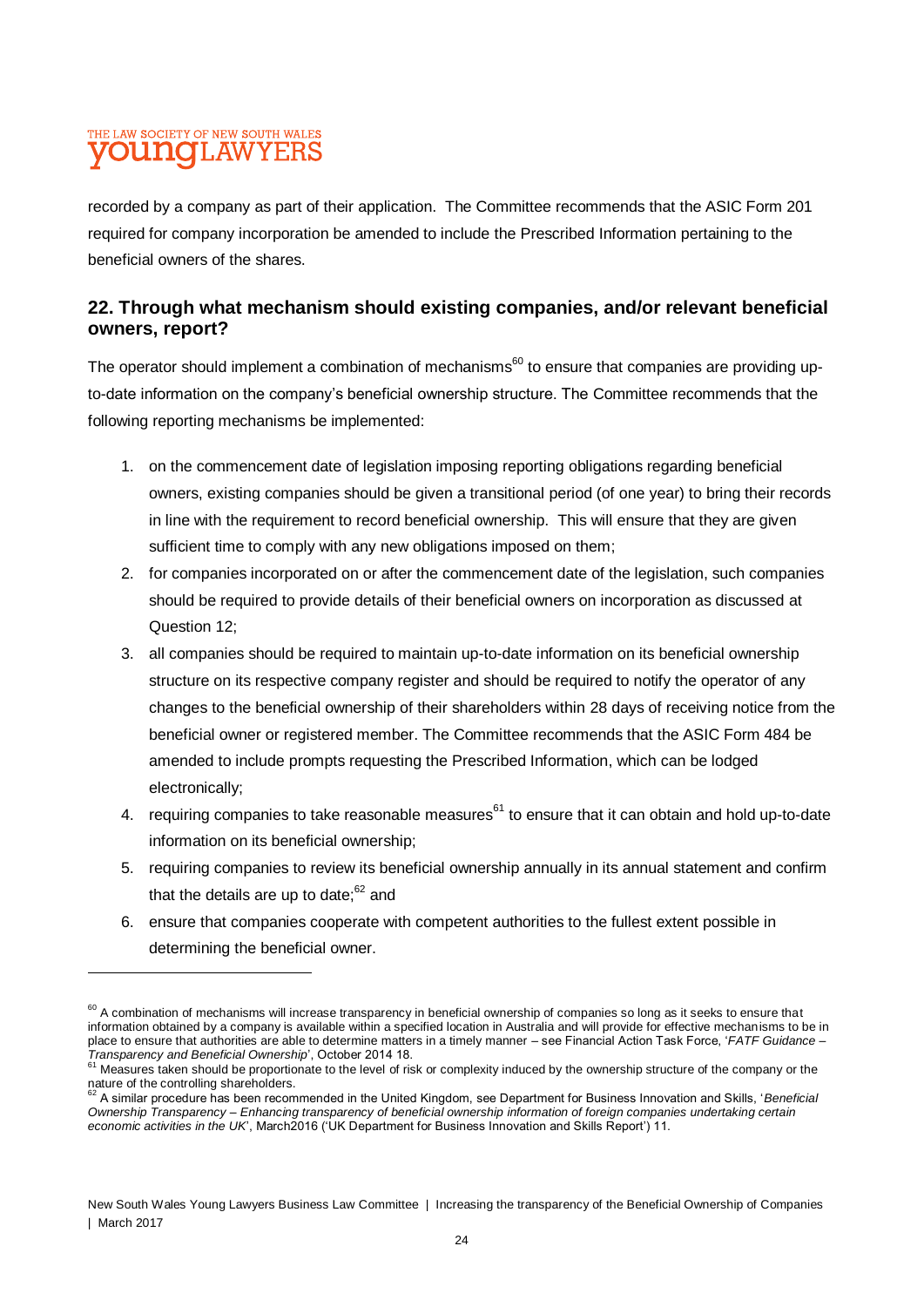### **Ensuring information is accurate and current**

#### **23. Within what time period (how many days) should any changes to previously submitted beneficial ownership information have to be reported to a company (where registers are maintained by each company) or the registry operator (where there is a central register)?**

As discussed at Questions 13 to 15, the Committee takes the view that there should be both a company maintained register as well as a central register.

Where a registered member's beneficial interest changes, that member should be required to provide details of any change to the company within seven days of the change occurring.

Once that information has been supplied to the company, the company should have 28 days within which to notify ASIC of the change.

#### **24. If reporting to a central register is required, should this information be included in the annual statement which ASIC sends to companies for confirmation with an obligation to review and update it annually?**

Yes. As the reporting of changes to beneficial ownership requires on voluntary compliance, an annual review and confirmation included in ASIC's annual statement will prompt companies to review their existing records and may increase the rate of compliance.

#### **25. What steps should be undertaken to verify the information provided to a central register by companies or their relevant beneficial owners? Who should have responsibility for undertaking such steps?**

First, a Holder Identification Number (**HIN**) should be issued to each legal owner and each beneficial owner when their interest in a company is first notified to ASIC. The details provided should match the register's record under the existing HINs. In the event of inconsistency, the person that submitted the information to the register should be asked electronically to check and clarify whether:

- 1. the HIN is correct (and if not, to provide the correct HIN);
- 2. the corresponding details are correct (and if not, to provide the correct details); or
- 3. the registry should update the old details with the new details.

The use of a HIN will prevent duplication of data. Where a person acquires another beneficial interest in a company at a later date, it may provide its HIN to the company provided that the associated information recorded under the HIN is not out of date. Such a system will reduce the burden of compliance under any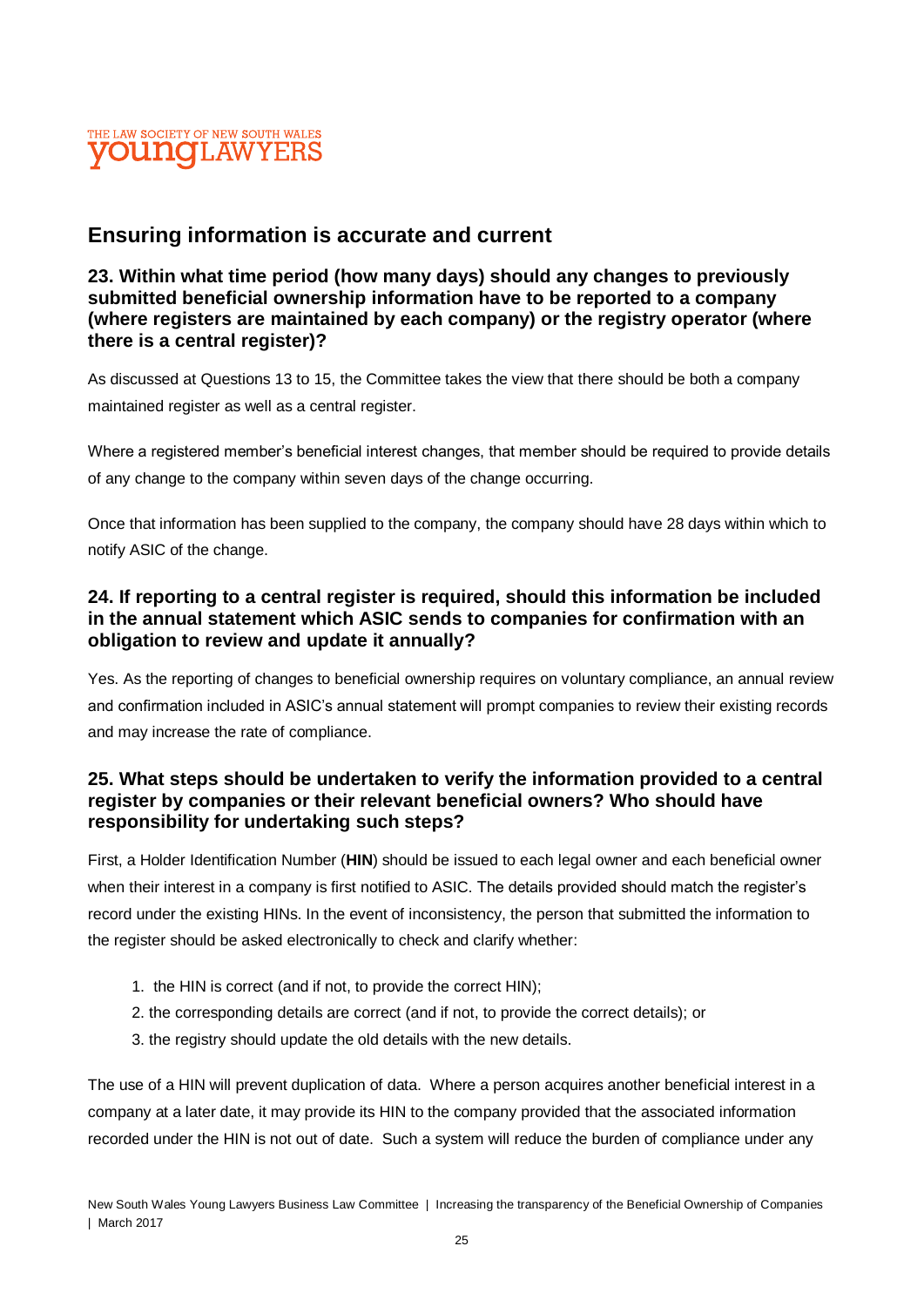reporting regime.

Second, random audits of companies should be undertaken (without advance notice) to verify the accuracy of the information.

Third, as further discussed at Question 26 below, cooperation and exchange of information ought to occur between agencies. Where an agency (such as AUSTRAC or the ATO) or a department of ASIC is alerted to a lack of compliance, this may prompt measures to verify the information in the register.

### **Exchange of information between authorities**

#### **26. Should beneficial ownership information be provided to one relevant domestic authority and then shared with any other relevant domestic authorities? Please explain why you agree or disagree.**

One domestic authority should be selected as the central organisation that companies are required to disclose information to. This is because the Government's commitment to achieving transparency runs the risk of being heavily undermined if there is no practical method by which domestic authorities can access the relevant information quickly, easily and accurately.

As ASIC already maintains a register of companies, it appears to be an appropriate choice for such a process. Other domestic authorities (such as the ATO or AUSTRAC) can therefore put in a single request for information with ASIC rather than issuing requests to several other authorities which would require excessive time and resources.

It would be less of an administrative burden on companies if they were required to disclose information to one authority rather than to provide the same information to multiple authorities. This would also make it easier for companies to comply with disclosure obligations and to respond to Tracing Notices as the disclosure process would become more streamlined.

The PSC appears to be a step forward in the UK's implementation of the FATF standards and the move towards transparency. The Australian Senate Committee began considering such an approach in 2015 Report, *Insolvency in the Australian Construction Industry, <sup>63</sup>* suggesting that such a register ought to correspond with a register of directors' names. The Senate Committee also recommended that ASIC take on the task of setting up these registers.

<sup>63</sup> *Insolvency in the Australian Construction Industry*, Senate, December 2015

New South Wales Young Lawyers Business Law Committee | Increasing the transparency of the Beneficial Ownership of Companies | March 2017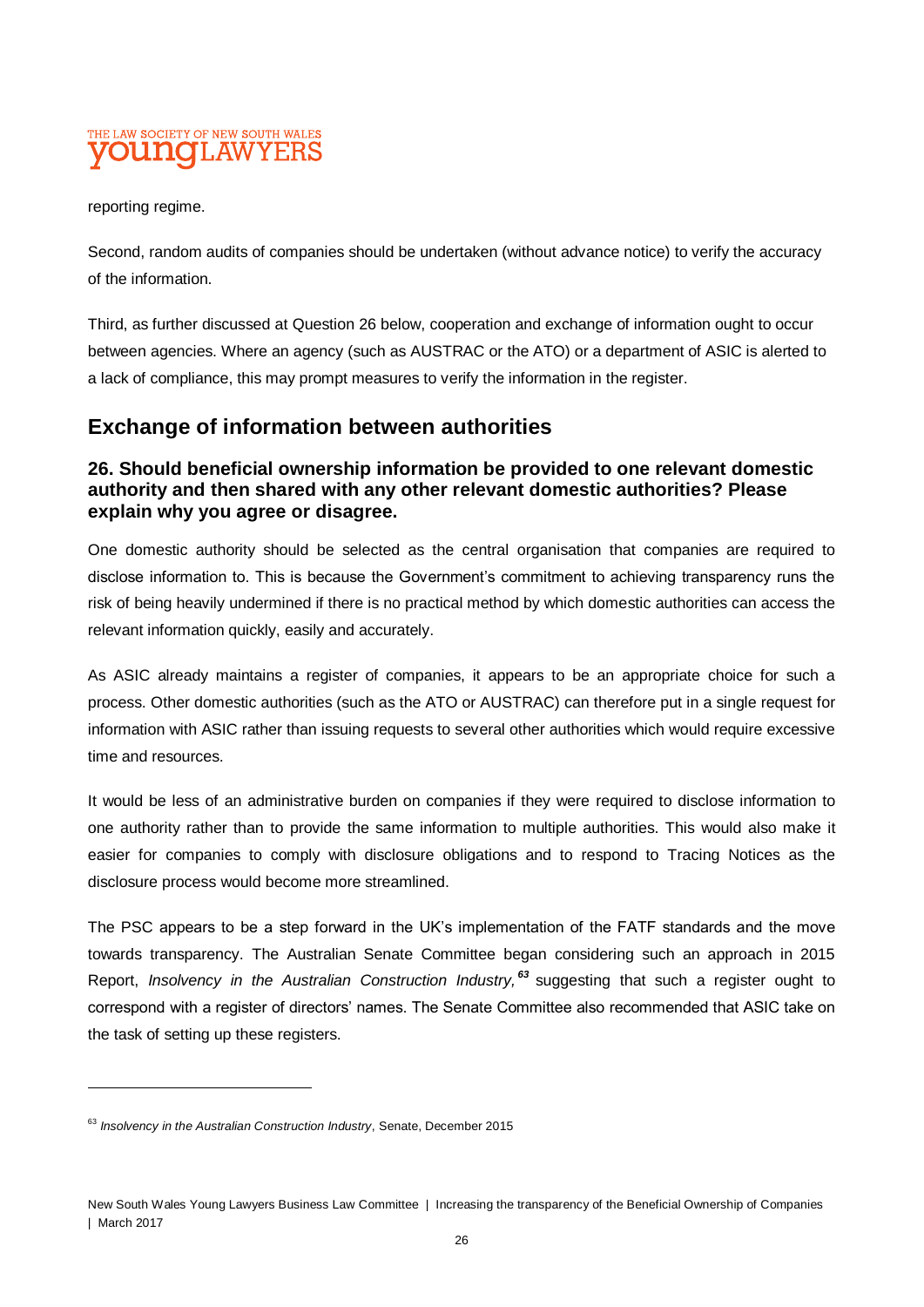However, the potential impact of designating one domestic authority that companies would be required to disclose information to should also be considered. That is:

- 1. a significant degree of time and resources would need to be dedicated to setting up a branch of the organisation that can receive and manage all the information received;
- 2. programs would need to be developed for the other domestic authorities such as the ATO or the AFP to be able to request information from ASIC and receive the requested information expeditiously; and
- 3. measures would need to be implemented to allow ASIC to record why information is being requested by other domestic authorities to ensure that sensitive information obtained regarding the beneficial ownership of companies is used appropriately.

#### **27. Should beneficial ownership information be automatically exchanged with relevant authorities in other jurisdictions? Please explain why you agree or disagree.**

The Committee submits that beneficial ownership information should be automatically exchanged with international authorities so that the authorities have a more complete picture of beneficial ownership, especially with respect to companies that have shareholders that are incorporated or resident overseas.

Sharing beneficial ownership information with international authorities may mean that Australia is able to receive reciprocal information. This will allow the ATO to identify Australian tax residents who have not declared foreign income, or have made and failed to disclose a capital gain on the disposal of a foreign asset. The sharing of beneficial information globally will ensure better tax compliance domestically.

An automatic exchange of information would require that the:

- 1. information platforms be developed that contain relevant information which can be quickly accessed by participating states;
- 2. necessary manpower is dedicated to set up platforms that can amalgamate such information across several systems; and
- 3. information that companies are required to disclose to the relevant international authorities are consistent.

It is important that process of disclosing information to international authorities be as simple and as streamlined as possible. This would assist in preventing the risk of large foreign investors seeking to either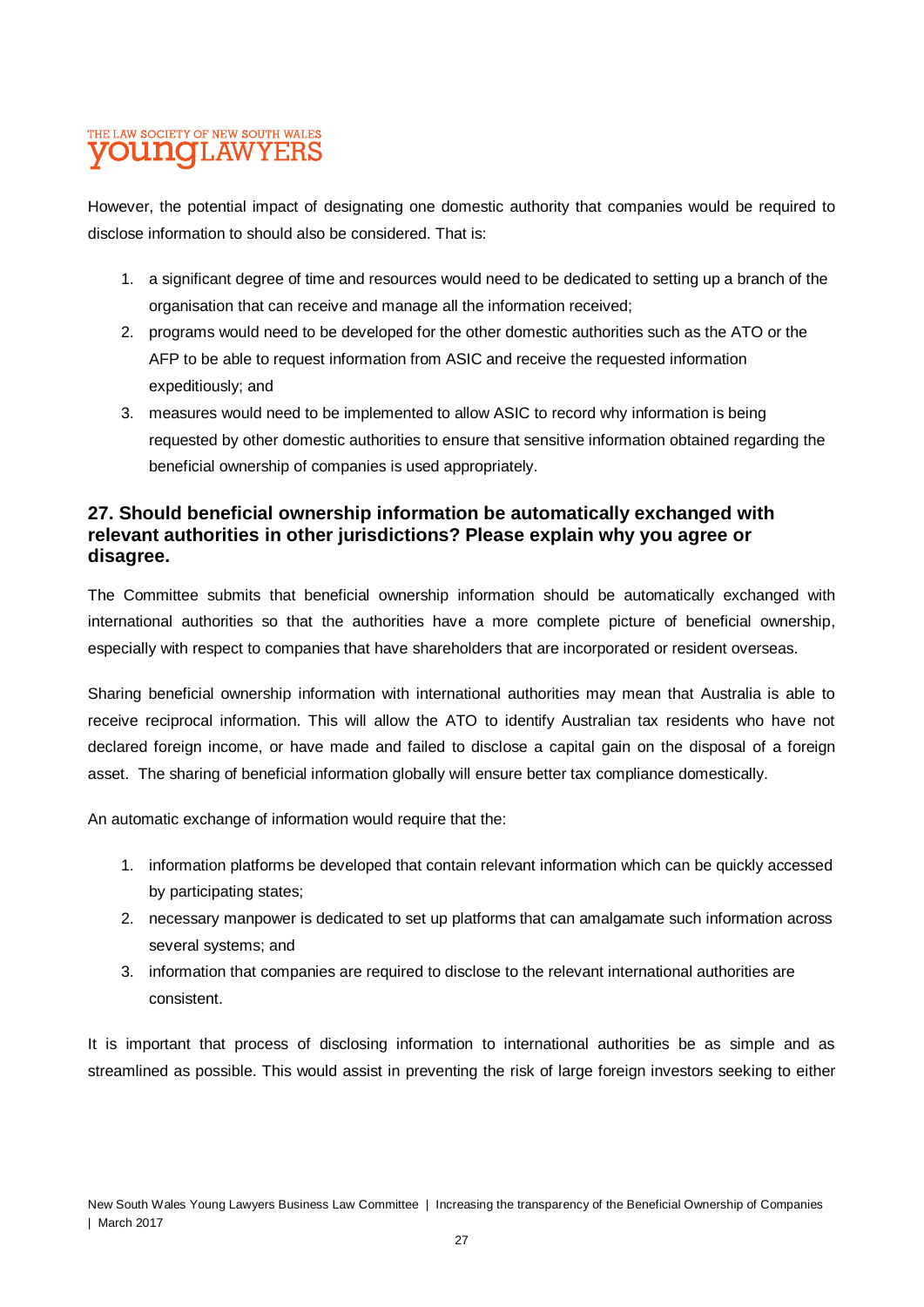reduce holdings in particular nations or stop purchasing financial products in particular nations all together in order to avoid burdensome reporting requirements.<sup>64</sup>

The effectiveness of setting up an international exchange of information might also be affected by the countries that might not choose to participate in the exchange of information. It is noted that there are many countries that may not wish to make public the relevant information as their governments might depend on offshore assets as a source of revenue.<sup>65</sup> There are also many nations that are known to be well-established tax havens which are not currently part of FATF. A few examples of these countries include Monaco, the Cayman Islands, Mauritius, the Isle of Man and Bermuda.<sup>66</sup>

However, with more governments implementing measures to improve access to beneficial ownership information, it is likely that public pressure will cause regulatory change in countries which have historically been less transparent. Notably, the British Virgin Islands, which is perhaps one of the most renowned international tax havens, has recently amended legislation to comply with FATF conditions.<sup>67</sup> While the amendments still do not require the keeping of a public register which would be highly desirable, this example displays the great possibility of increased international access to information in the future.

## **Other implementation and administration issues**

### **Sanctions**

 $\overline{a}$ 

#### **28. What sanctions should apply to companies or beneficial owners which fail to comply with any new requirements to disclose and keep up to date beneficial ownership information?**

Civil penalties should apply to companies for failure to comply, as these companies will be reliant on the underlying beneficial owners and the registered members to offer up the Prescribed Information.

Criminal penalties should apply to registered members and beneficial owners for failure to comply where it can be proven that the person in question deliberately concealed the Prescribed Information from the

<sup>64</sup> The Australian Financial Markets Association, Submissions to Australian Treasury, *Improving Australia's Framework for Disclosure of Equity Derivative Products*, 31 July 2009

<sup>65</sup> Alexia Fernandez Campbell, 'The Cost of Corporate Tax Avoidance', *The Atlantic* (online), 14 April 201[6](https://www.theatlantic.com/business/archive/2016/04/corporate-tax-avoidance/478293/)

<https://www.theatlantic.com/business/archive/2016/04/corporate-tax-avoidance/478293/> <sup>66</sup> Andrew DePietro, '12 Best Tax Havens in the World', *GoBanking Rates*, 21 February 201[7](https://www.gobankingrates.com/personal-finance/10-best-tax-havens-world/8/) [https://www.gobankingrates.com/personal](https://www.gobankingrates.com/personal-finance/10-best-tax-havens-world/8/)[finance/10-best-tax-havens-world/8/](https://www.gobankingrates.com/personal-finance/10-best-tax-havens-world/8/)

<sup>11</sup> March 19 Beet tak have be terming.<br><sup>67</sup> Niki Olympitis, Sara-Jane Knock, Lynette Ramoutar and Lucy Hannett, 'British Virgin Islands: Recent Changes To BVI Legislation -Limited Disclosure Of Control And Ownership', 24 March 2016

[http://www.mondaq.com/x/476654/Shareholders/Recent+Changes+To+BVI+Legislation+Limited+Disclosure+Of+Control+And+Ownersh](http://www.mondaq.com/x/476654/Shareholders/Recent+Changes+To+BVI+Legislation+Limited+Disclosure+Of+Control+And+Ownership) [ip](http://www.mondaq.com/x/476654/Shareholders/Recent+Changes+To+BVI+Legislation+Limited+Disclosure+Of+Control+And+Ownership)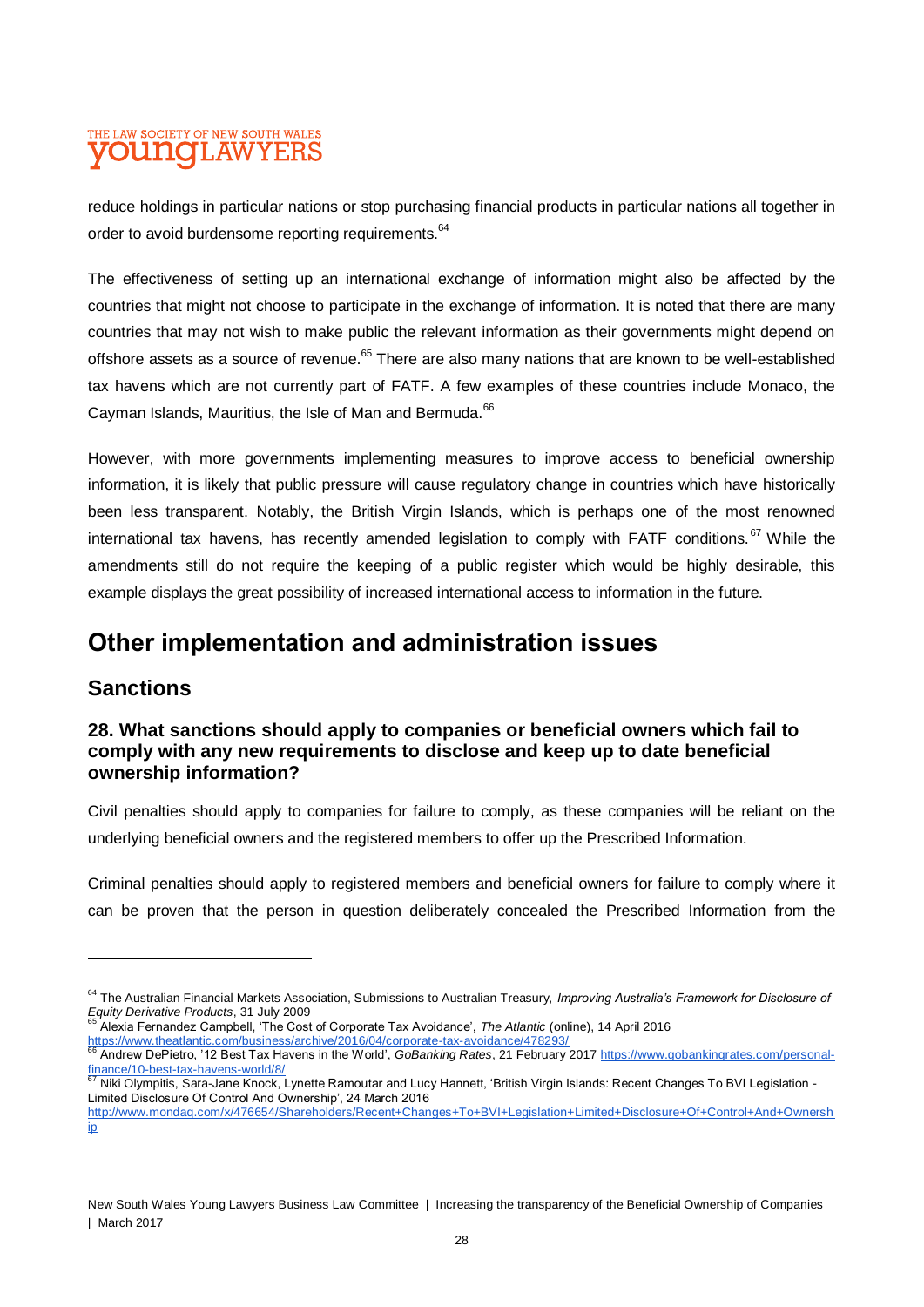company. The Corporations Act already contains criminal penalties for certain breaches of that Act.<sup>68</sup> The Committee submits that any criminal penalties imposed should be 'proportionate and dissuasive',<sup>69</sup> as per FATF guidance. The Committee submits that the requisite intent should be required in prosecuting criminal offences as a person may have failed to report in accordance with their obligations because they genuinely did not understand their obligations under the reporting regime.

### **Transitional arrangements**

#### **29. How long should existing companies have from when the legislation commences to report on their beneficial owners? What would be an appropriate transition period?**

The Committee submits that companies should be given one year from commencement of the legislation to report and confirm compliance.

Whether or not currently recorded on a register, those responsible for managing ownership registers or the owners themselves are likely to have sufficient knowledge of their beneficial interests such that reporting of beneficial ownership information is unlikely to be burdensome. Depending on the degree of detail of Prescribed Information required to be reported, it is likely that only limited inquiries will need to be made by the company to obtain such Prescribed Information.

Furthermore, the difficulty in accessing such beneficial information currently is unlikely to be that this information is not available, but rather those in the position of beneficial ownership have limited obligations to disclose such information. If legislation is enacted to require the Information to be reported, particularly where there are criminal penalties imposed on beneficial owners for failing to offer up the Information, this barrier will be overcome.

The operator of the central register could also require reporting entities under the AML/CTF framework to offer up the information which they have already collected to assist with setting up the central register, although such information could be outdated by the time the central register is established.

<sup>68</sup> *Corporations Act 2001* (Cth). Schedule 3

<sup>69</sup> Financial Action Task Force, *Guidance on Transparency and Beneficial Ownership* (October 2014). p 22.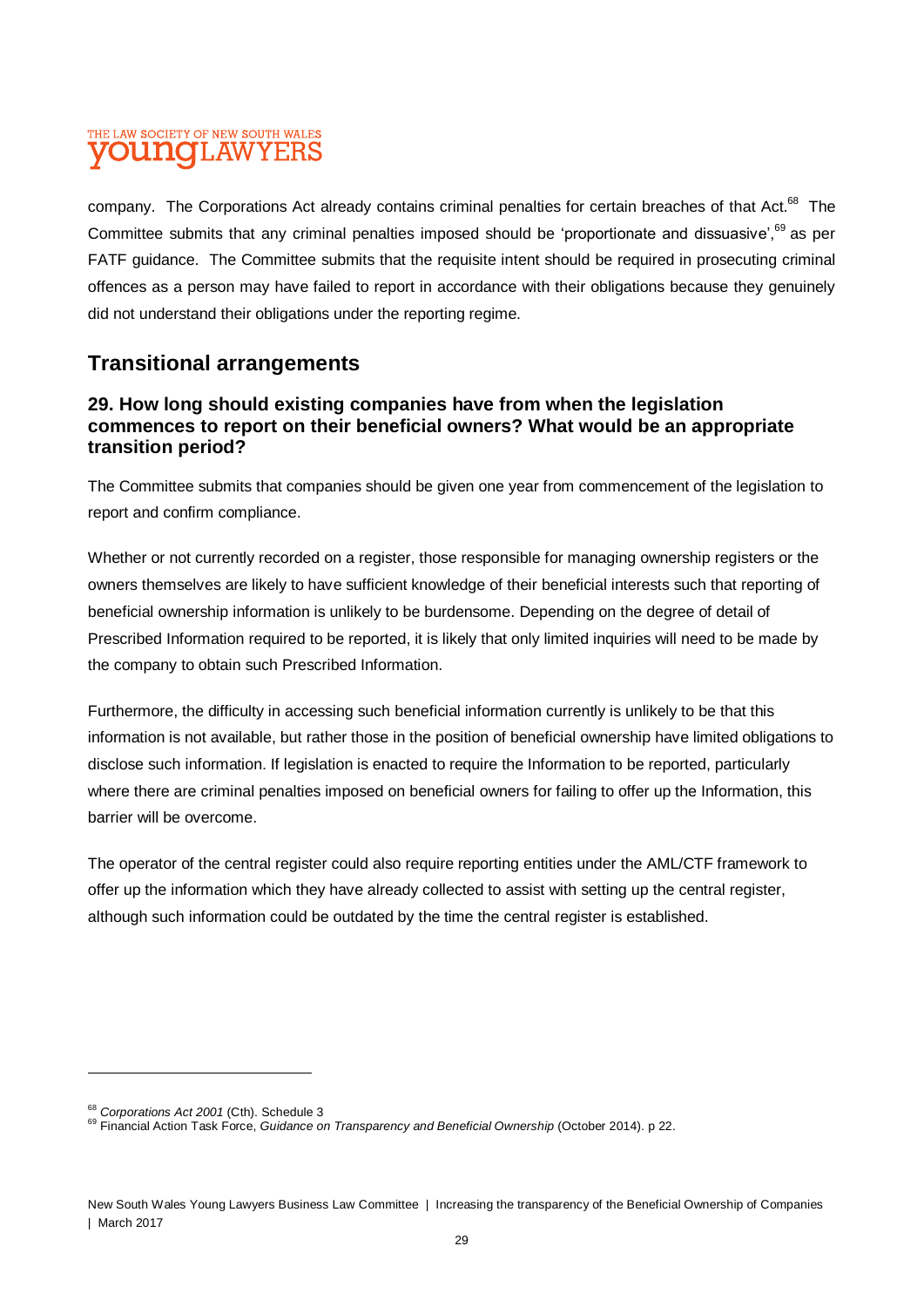### **Impact on affected companies and stakeholders**

#### **30. Do you foresee any practical implementation issues which companies or beneficial owners may face in collecting and reporting additional information?**

The Committee's submission has touched on several recurring issues relating to the practical implementation of reporting requirements for beneficial ownership. In summary, these are:

- 1. **education:** Companies, registered members and beneficial owners may not understand the new reporting requirements. ASIC would need to implement an educational program to educate people of their obligations under the new requirements. In addition, ASIC would need to distinguish between those that innocently misunderstand the requirements and those that deliberately avoid compliance;
- 2. **compliance costs:** As further discussed in Question 31 below; and
- 3. **privacy**: Please refer to our discussion in Question 9 above.

#### **31. What types of compliance costs would your business incur in meeting any new requirements for record-keeping and reporting of beneficial ownership information?**

As this submission is on behalf of the New South Wales Young Lawyers, the Committee's response is of a general nature and not specific to any business.

There are two factors to consider when assessing any cost implications of record-keeping or reporting beneficial ownership information:

- 1. how easily the information can be obtained; and
- 2. how easily the information can be regularly recorded and updated.

#### *Cost of obtaining beneficial ownership information*

As discussed earlier, privately held companies are already required to notify ASIC of changes to its top 20 members, including any changes to beneficial ownership. The beneficial ownership information that is anticipated to be reported as part of beneficial reporting obligations is likely to already be known by the beneficial owners. If reporting obligations were extended to require details of beneficial ownership, it would be a matter of documenting the beneficial owners or existing registered members providing those details to the company.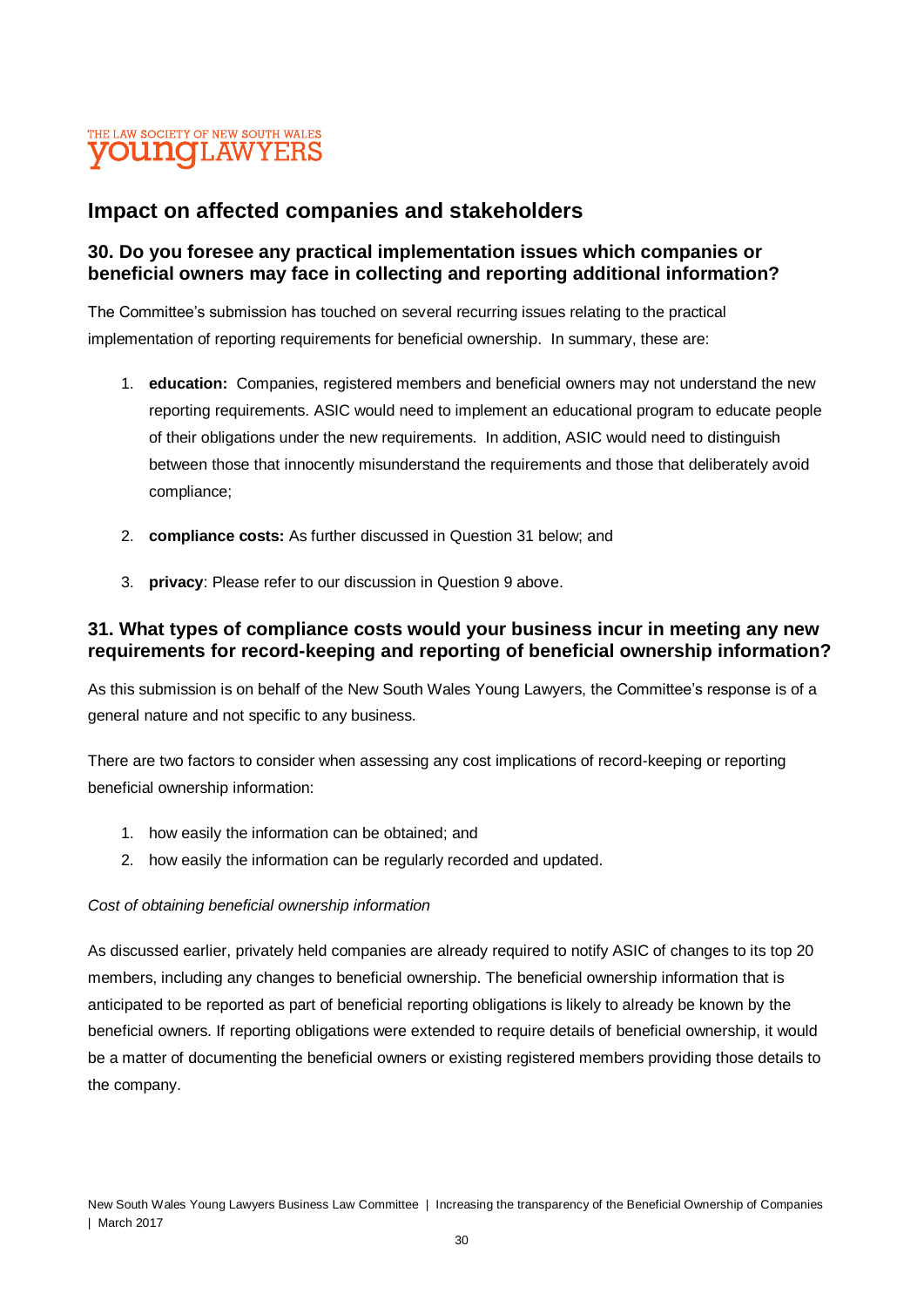In relation to a company's obligations to obtain the information about its beneficial owners, this will not be problematic for proprietary companies where the sole shareholder is also the sole director. However, where a company is more widely held, this might require some investigative effort on the part of the company to identify its existing beneficial owners and may cause the Company to incur a time and financial cost. Alternatively, companies may refuse to register any transfer or allotment of shares in the company until it has first received details of the beneficial owners from the incoming member. This will assist to reduce the administrative burden and cost for the company to comply with its obligations. However, this may also require an immediate short term cost on the company, as the company may need to amend its existing constitution to allow it to have this power.

#### *Recording/reporting the beneficial ownership information*

It is acknowledged that there are real and sometimes significant costs incurred by companies in maintaining its registers (whether recorded centrally or otherwise). However, given privately held companies are already required to report details of its top 20 members and any changes to those members' beneficial ownership, reporting additional details about the beneficial ownership is unlikely to be a significant additional burden to such companies.

The additional burden is going to arise when changes to the details of the beneficial owner are required to be recorded or reported in circumstances when the details of the legal owner does not. The frequency of this, and therefore additional cost, will be dependent on the nature of the beneficial ownership and ownership arrangements. Whilst this is likely to be a real cost, it is unlikely to be significant.

Considering the above factors, it is unlikely that businesses are going to incur significant additional compliance costs to report details relating to the beneficial ownership information.

#### **33. If companies had access to the additional beneficial ownership information collected, could this reduce companies' compliance costs by making it easier for them to comply with other existing reporting obligations such as those under the AML/CTF legal framework?**

For companies, such as those deemed reporting entities pursuant to AML/CTF legislation, access to beneficial ownership information in a centralised location is likely to significantly reduce compliance costs. Any opportunity for a reporting entity (or any other entity) to obtain details directly from a public (or accessapproved) register will reduce the need for that entity to approach its customer/the company and therefore avoid lengthy exchanges to obtain the beneficial ownership information.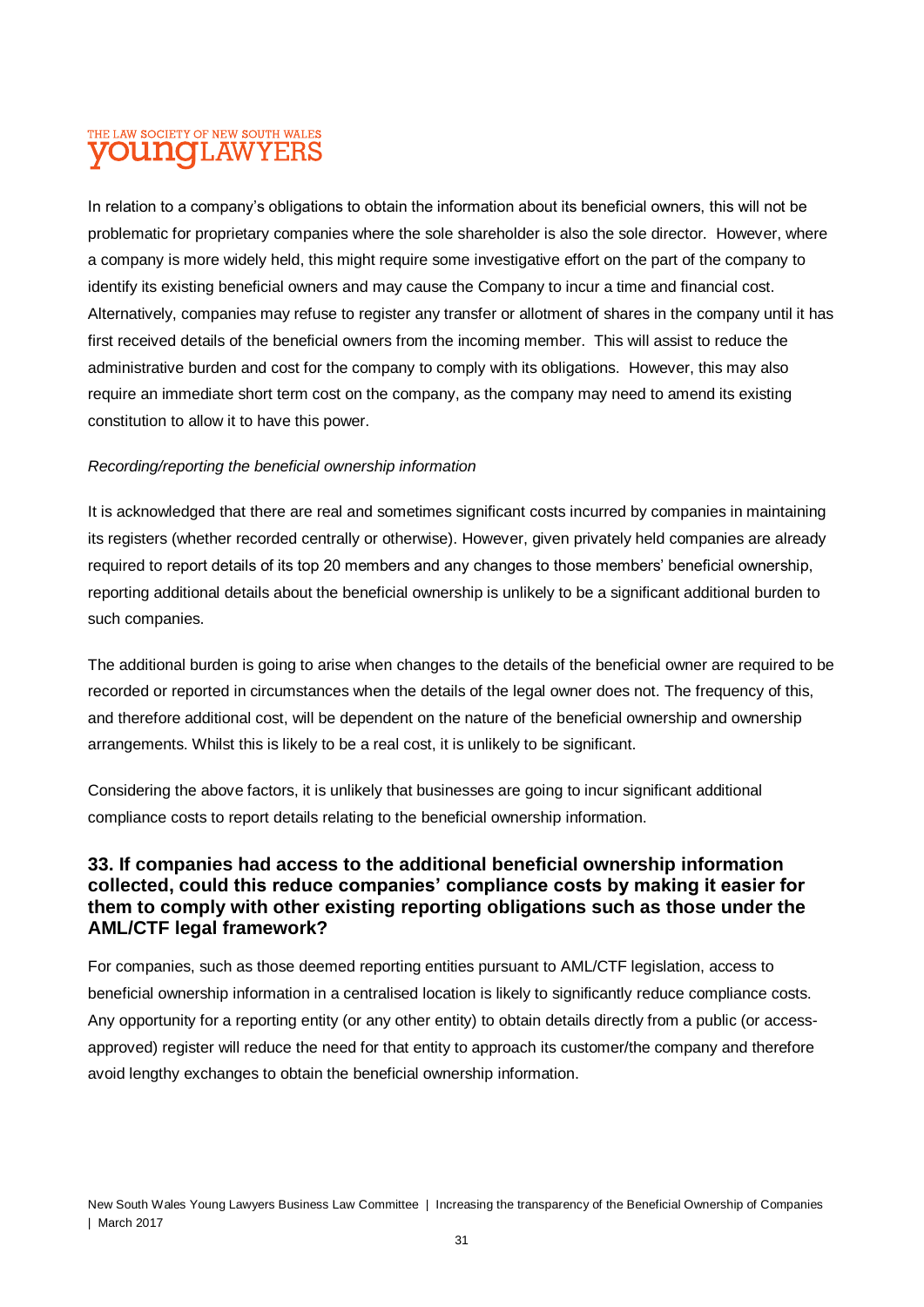#### **34. Could any changes be made to streamline or merge existing reporting requirements in order to reduce the compliance costs for businesses?**

Current reporting requirements are often duplicated. This is especially so in the context of AML/CTF where reporting entities are required to collect (and take reasonable measures to verify) the beneficial ownership information in relation to their customers. The resource effort to comply with such obligations falls on the reporting entities but also on their customers.

If reporting entities could obtain access to a central register, with consent or approval of companies, to the required beneficial ownership information of their customers, there would be no need for internal compliance officers to report such information to the various reporting entities. This would drastically decrease the compliance costs of businesses particularly in relation to their dealings with banking institutions.

# **Other beneficial ownership transparency issues**

### **Identifying those who can control listed companies**

#### **35. Are the current substantial holding disclosure provisions sufficient to identify associates which may have the ability to influence or control the affairs of a company? What changes could be made to improve their operation?**

Yes, the current substantial holding disclosure provisions are sufficient to identify associates who might have the influence or control over the affairs of a company. Where a person and their associates obtain voting power in 5% or more of an ASX listed company they must make disclosure of this publicly within two business days.<sup>70</sup>

However, there is scope for broadening the information required to obtain a more complete picture of the beneficial owners. For example, s 608(3) of the Corporations Act sets out what constitutes a 'relevant interest' in a security held by a body corporate. Where the test applied in relation to a 'relevant interest' is in relation to voting power, a person having a relevant interest if he/she, together with any associates has voting power of more than 20% or controls the operation of the securities. However, this provision does not necessarily capture trusts that do not have a corporate trustee or that do not qualify as a managed investment scheme.

This is problematic because while many larger trusts put in place corporate trustees as a means to better protect their assets, it is also likely that there are trusts without corporate trustees which would fall outside

<sup>70</sup> *Corporations Act 2001* (Cth). s 671B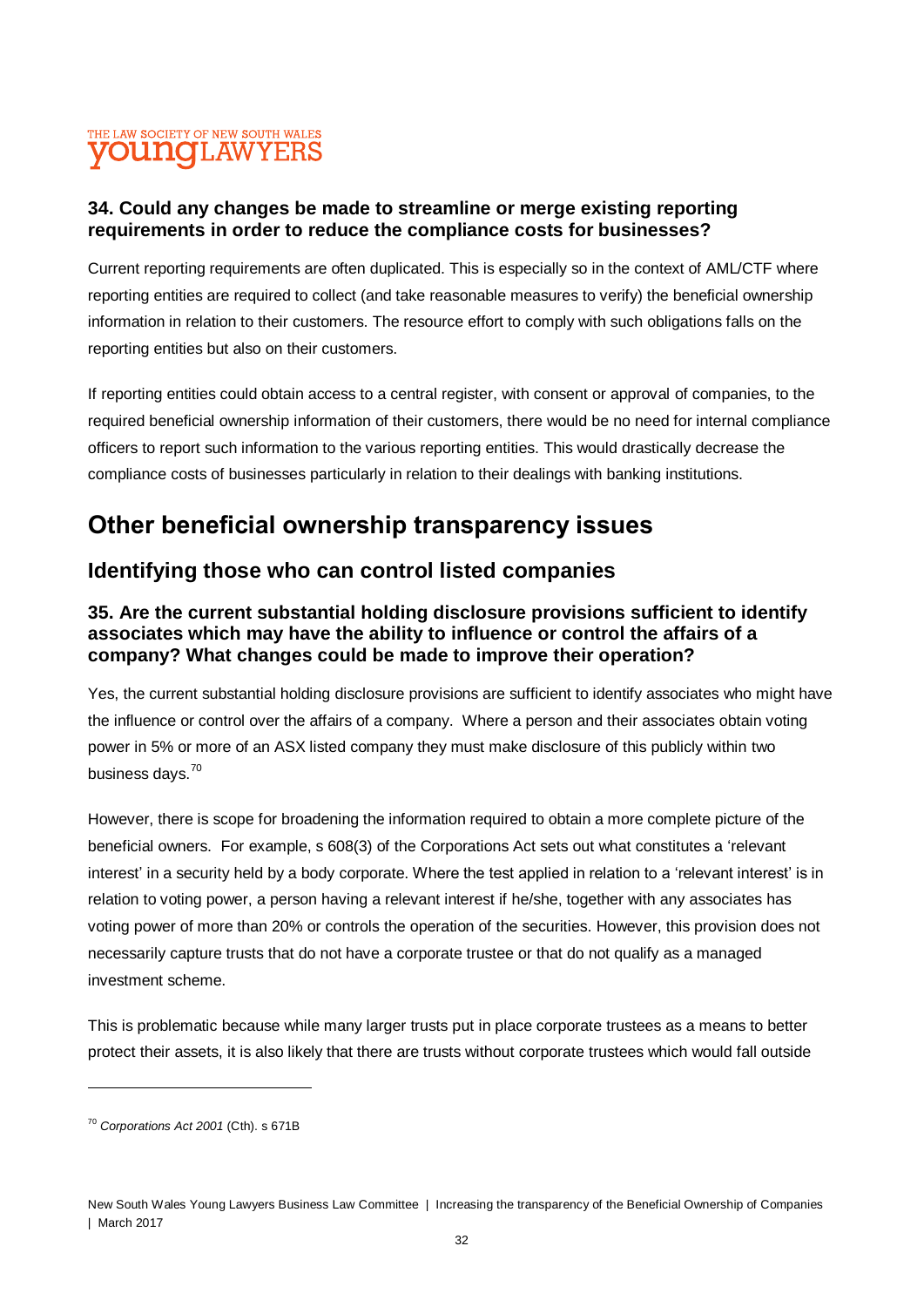the scope of this provision. It is therefore recommended that the definition of a relevant security interest be broadened to include more assets that may be controlled by associates in Australia.

The Corporations Act also prescribes the thresholds of share ownership in a company which trigger disclosure requirements; these being 5% to qualify as a "substantial holder" and 20% in circumstances of takeovers. There is, however, no obligation to identify the holders of smaller percentages of shares in a company. It is therefore worth considering whether the 1-4% of shareholders should be required to disclose ownership so that the use of derivatives and share custodians, which might cause difficulties in identifying true ownership information, can be minimised.

#### **36. Are the current tracing notice obligations sufficient to achieve the aim of providing timely access to adequate and accurate information to relevant authorities about those who control these companies?**

The current Tracing Notice obligations are sufficient to achieve the aim of providing timely access to adequate and accurate information.

Under the current Tracing Notice obligations, ASIC, a listed company or the responsible entity for a managed investment scheme may require a member or a person previously named as having a 'relevant interest' to make disclosure about the details of their own relevant interest and the details of each other person who has a relevant interest in the shares. <sup>71</sup> The person is required to make a disclosure within two business days of being given the direction, or receiving an exemption to disclose,<sup>72</sup> ensuring a timely disclosure to the market.

The reality of the Australian and the international economic market is that people can devise company structures through perfectly legal means in which the beneficial ownership is not necessarily clear cut or even known to the legal owner. For example, in circumstances where a share custodian has been instituted in a company, the legal owner often does not have access to information concerning the true beneficial owners.

As such, it might be the case that a person given a Tracing Notice to disclose information might only be able to provide information to the "extent which it is known" without being in a position to provide further details. It might be the case here that ASIC would need to issue another notice to the newly identified entity to obtain a more complete picture regarding the beneficial ownership situation.

 $^{71}$  Ibid. s 672A

<sup>72</sup> *Corporations Act 2001* (Cth). s 672B(2)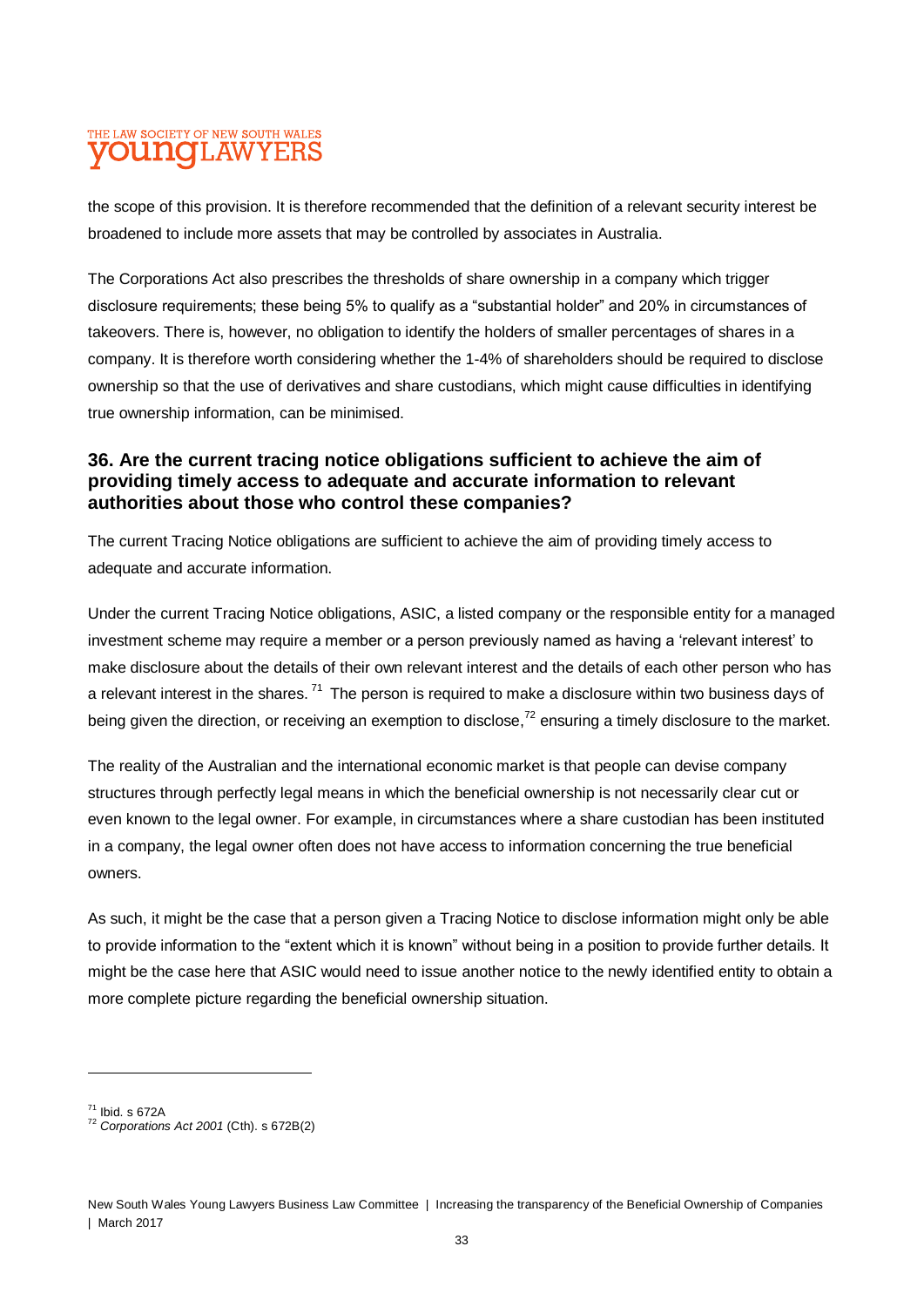Similar consequences arise in circumstances where the government requires information about beneficial ownership which is accurate at the time it is disclosed. The beneficial owner of shares might constantly shift as a result of the relevant company structure. For example, derivatives that have a limited temporal lifespan may be issued by a company. The derivative which might give rise to the relevant interest that the beneficial owner has might not be permanent. Therefore the information given by the person to the authority might not be considered to be accurate at a later time, after the lifespan of the derivative has lapsed. However, it might be useful for the person to disclose the existence of temporal ownership to better assist the authority in understanding the nature of the beneficial ownership.

#### **38. In order to improve and incentivise compliance with the tracing notice regime should ASIC have the ability to make an order imposing restrictions on shares the subject of a notice until the notice has been complied with?**

The Committee submits that ASIC should not have the ability to make an order imposing restrictions on shares subject to a Tracing Notice. This is because such an order may have the effect of suspending the decision making of a company where the person that is subject of the Tracing Notice is a majority shareholder.

The Committee submits that the existing legal framework already provides sufficient mechanisms to incentivise compliance. It is expected that substantial holders give full disclosure about the nature of their holdings rather than a minimal or technical disclosure.<sup>73</sup> Failure to do so is a civil liability offence.<sup>74</sup> With effective enforcement mechanisms therefore already in place, if there are delays in notices being complied with or the information requested in the notice is not accurately set out, the terms of the notice and the relevant disclosure provisions should be reviewed rather than for restrictions to be imposed on the relevant shares. Imposing restrictions on shares is a severe measure to take, especially in circumstances where it is acknowledged that companies are challenged by requirements to comply with competing and often overlapping disclosure obligations. Imposing regulations which are difficult to comply with along with severe penalties for noncompliance is likely to frustrate companies in their ability to meet disclosure obligations rather than create a more cohesive and transparent exchange of information.

The Committee understands that giving ASIC such powers would assist with ensuring compliance, as ASIC and the relevant company rely on the registered member or the beneficial owner of a company to offer up information relating to the beneficial owners. Allowing ASIC to place restrictions on shares (such as restrictions on voting or the transfer of shares) may incentivise the registered members and the underlying

<sup>73</sup> ASIC, *Substantial holding disclosure: Securities lending and prime broking*, Regulatory Guide 222, April 2011

<sup>74</sup> *Corporations Act 2001* (Cth). s 671C

New South Wales Young Lawyers Business Law Committee | Increasing the transparency of the Beneficial Ownership of Companies | March 2017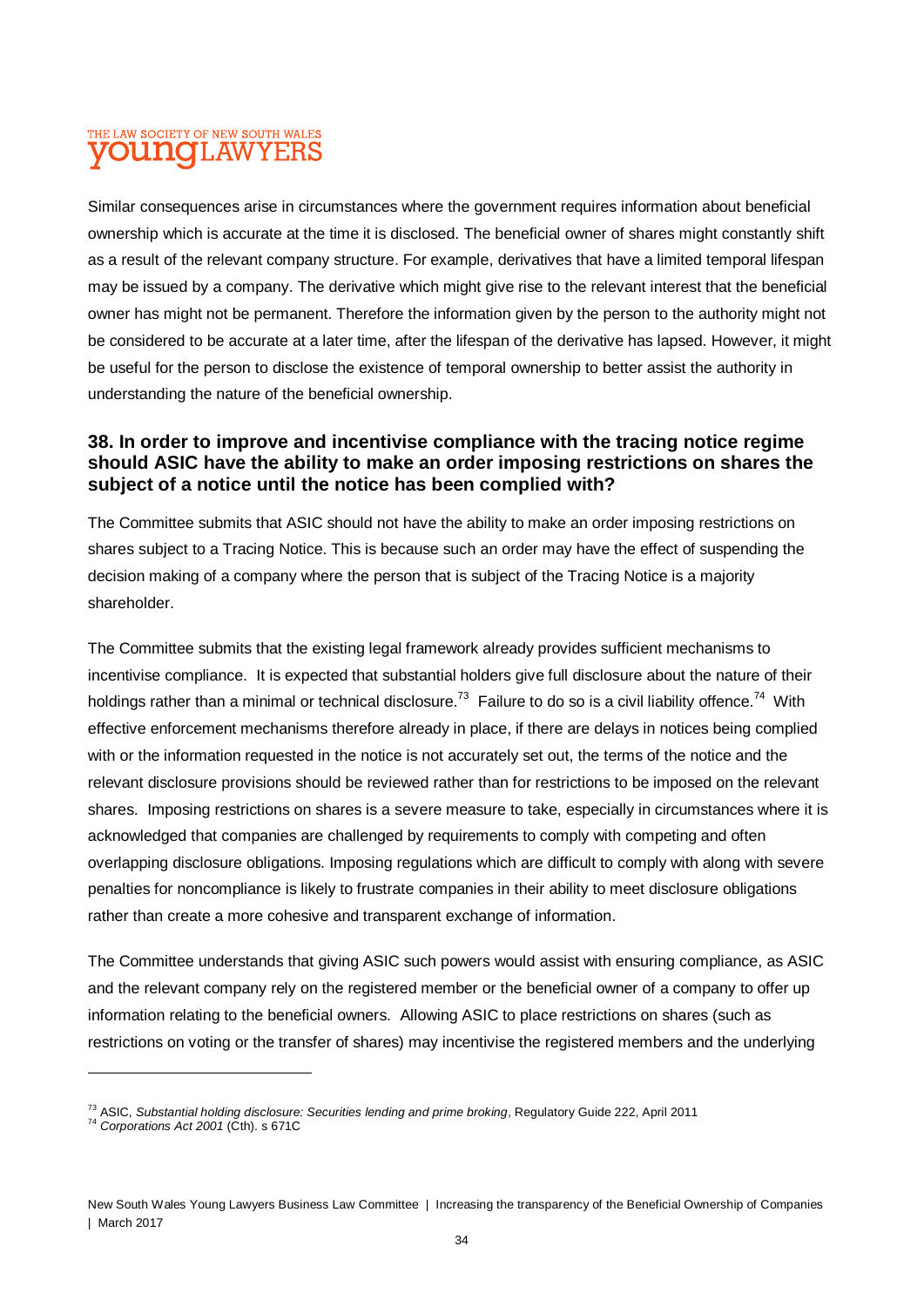beneficial owners to offer up this information. The Committee submits that if such a power is introduced, that ASIC be required to:

- 1. use such a tool sparingly, and as a last resort after a Tracing Notice has been issued and the member has been given a reasonable opportunity to reply.
- 2. apply to the Court for such an order, rather than have the power to restrict the shares independently. The requirement for an independent review of the circumstances by a Court will ensure that ASIC has reasonable grounds for taking such action.

#### **39. What other changes could be made to improve the operation of these provisions?**

The Government should seek a general review of the regulatory requirements on companies to reduce overlapping, inconsistent, redundant or unnecessary requirements, and to ensure terminology is consistent between international and domestic standards. Such improvements would reduce the regulatory burden on both companies and the government, and increase compliance.